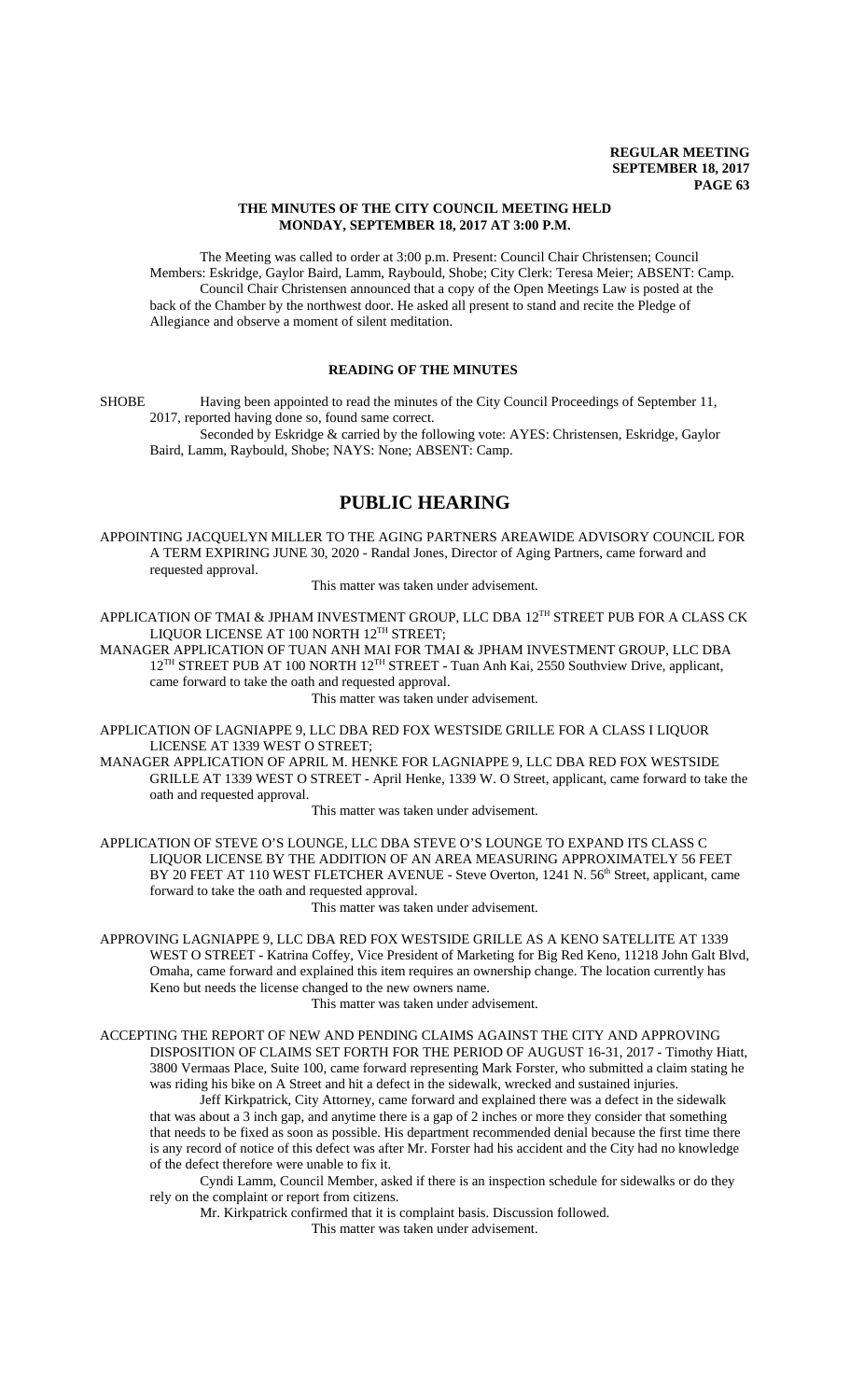APPROVING A LABOR CONTRACT BETWEEN THE CITY OF LINCOLN AND THE LINCOLN FIREFIGHTERS ASSOCIATION (IAFF) FOR A TERM EFFECTIVE AUGUST 11, 2016 THROUGH AUGUST 31, 2017 - Doug McDaniel, Director of Human Resources, came forward and explained this is a one year Agreement with IAFF Local 644 and is retroactive due to it expiring on August 31, 2017. This has a 3% economic increase to the Firefighters.

This matter was taken under advisement.

APPROVING A CONTRACT BETWEEN THE CITY OF LINCOLN AND TREAT AMERICA FOOD SERVICES FOR THE ANNUAL SERVICES FOR MEAL PREPARATION – AGING PARTNERS PROGRAM, PURSUANT TO RFP NO. 17-181, FOR A FOUR YEAR TERM WITH THE OPTION TO RENEW FOR ONE ADDITIONAL FOUR YEAR TERM - Randal Jones, Director of Aging Partners, came forward and shared this will allow Aging to change their food preparation model from an in-house central kitchen operation to a private vendor at a more efficient cost. The senior meal program provides over 64,000 annually at 11 congregate meal sites throughout Lincoln and Lancaster County. These meals served 939 clients last year. The purpose of the change is to reduce the meal cost, prepare for a possible future move to Victory Park and eliminate the need to pay for future kitchen depreciation and transportation while reducing the investment in staff. Currently, the kitchen has parts and pieces that are 20 - 30 years old. The vendor comes highly recommended by their partner agency in the Omaha area. They have been utilizing this vendor and are pleased with both quality and customer service. Aging's registered dietitian and cook will be on staff to monitor the successful performance of the contract on a regular basis.

Jane Raybould, Council Member, asked if there is a back up plan with food delivery in case weather prevents food from being delivered.

Mr. Jones explained that was one of their first concerns expressed to the vendor and they are extremely dedicated to serving the Lincoln area due to having other clients in the area. Aging prepares for that on a normal basis with shelf ready meals that clients can take home. Discussion followed. This matter was taken under advisement.

APPROVING THE HUVEPHARMA INC. REDEVELOPMENT AGREEMENT BETWEEN THE CITY OF LINCOLN AND HUVEPHARMA INC. RELATING TO THE REDEVELOPMENT OF PROPERTY GENERALLY LOCATED AT 245 SOUTHWEST 40TH STREET. (RELATED ITEMS: 17R-236, 17R-237);

AMENDING THE FY 17-18 CIP TO AUTHORIZE AND APPROPRIATE \$500,000.00 IN TIF FUNDS FOR THE HUVEPHARMA INC. PROJECT. (RELATED ITEMS: 17R-236, 17R-237) - David Landis, Director of Urban Development, came forward and shared the developer on this project would like this to move expeditiously to build in Lincoln. Their investment is \$4,250,000.00 and should generate about \$500,000 in Tax Increment Financing. There is a percentage that will go to the City, and after, that the funds will go to site acquisition, which is \$750,000 to secure the 8 acres for this location. The TIF funds are strictly for site acquisition. There are 2 buildings, 1 at 10,000 square feet and the other at 20,000 square feet.

Leirion Gaylor Baird, Council Member, inquired about the amount noted in the staff report and the \$750,000.

Mr. Landis explained the assessed value is what the assessor believes it to be for the commercial value. There is an appraisal process generally on the basis of square footage and usage. They apply general terms, as best they can, to certain locations. The assessed value is the assessors guess of the value. When a buyer and seller come to an Agreement that amount can change. Discussion followed.

Ms. Gaylor Baird asked if the TIF increment gets adjusted based on the sale price of the property or is the assessors estimate is used.

Mr. Landis shared the increment is based off the comparison of two numbers: the tax valuation for the assessor and the base year that applies and then the tax valuation that is created when the project is done. The growth between the base year and the new tax valuation is the increment spread over 15 years. In this case, the TIF is based off the \$300,000 amount. Discussion followed.

Tom Huston, 233 S. 13<sup>th</sup> Street, Suite 1900, appeared on behalf of Huvepharma Inc and shared the property is approximately 8.6 acres, which is about 375,000 square feet. The purchase price is about \$2.00 per square foot and right in the area of fair market value determinations for industrial ground. The bond ordinance will come forward in several weeks and that is primarily designed to fit the schedule of Huvepharma Inc and the need to acquire the ground before the end of September. If acquisition is made by end of September, they anticipate grading and construction to start this Fall and be completed in July, 2018. This matter was taken under advisement.

APPROVING THE 2017-2018 CITY TAX RATE OF .31648 PER \$100.00 OF ASSESSED VALUATION - Brandon Kauffman, Finance Director, came forward and shared on August 28, 2018 Council approved proposed amendments to the 2016-2018 budget for the fiscal year 2017-2018 and that established property tax revenue of \$64,934,996.00. The proposed tax rate is about a 5% decrease. Under Nebraska Statute, the governing body is required to file and certify with the County Clerk on or before October 13<sup>th</sup>.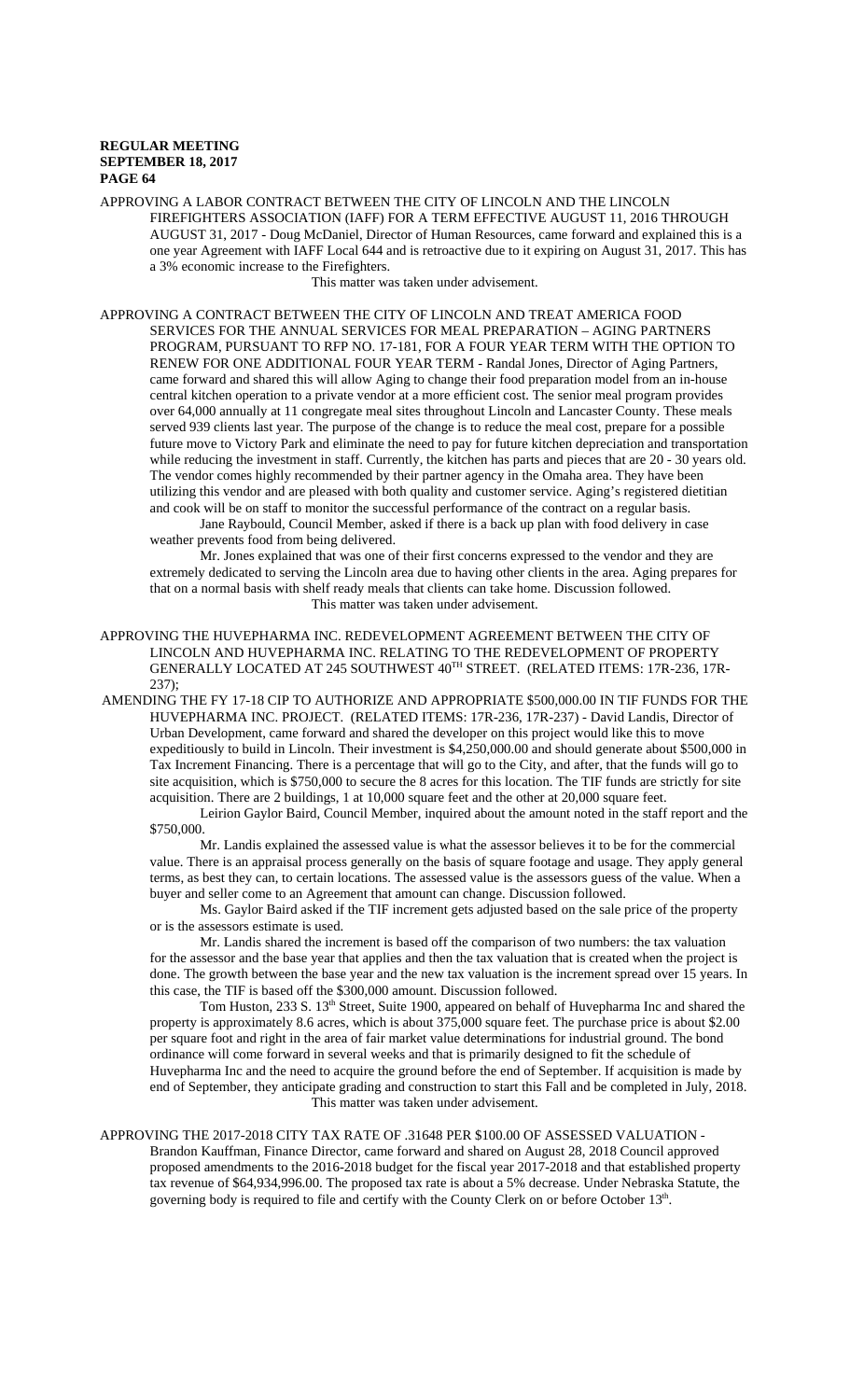Cyndi Lamm, Council Member, asked for clarification on the 2016-2018 biennium that indicated the net change in revenue for the City was going to be \$2,380,258.00 and asked if this levy will generate \$1 million more than that.

Mr. Kauffman explained there is about a \$1.1 million dollar increase from what was set in the prior year and that will generate \$1 million that will be set aside to hire police officers and fire equipment. This matter was taken under advisement.

STREET & ALLEY VACATION 17007 – VACATING THE NORTH TO SOUTH ALLEY BETWEEN GLADSTONE AND JUDSON STREETS BETWEEN NORTH 53RD AND NORTH 54TH STREETS -David Cary, Planning Director, came forward and shared this item is regarding a north/south alley that has not been used for an alley and does not have a future use of an alley. This has been taken care of by the conjoining neighbors for many years. Planning also has the payment for the alley vacation in hand. This matter was taken under advisement.

COMP. PLAN CONFORMANCE 17015 – DECLARING APPROXIMATELY 13,400 SQUARE FEET OF PROPERTY GENERALLY LOCATED ADJACENT TO LEIGHTON AVENUE BETWEEN 43RD AND 45TH STREETS AS SURPLUS PROPERTY - David Landis, Director of Urban Development, came forward and explained this is a piece of property that has flown below the radar for a very long time. The property is 20 feet wide and is surrounded on all sides by the University. Originally, there was a thought that Leighton Street would run a certain way and because of that, the University transferred this piece of property to the City in 1964. This area was never used for a street and Leighton took a turn in a different direction. Over the years, trees have grown in this small area. The Watershed area does say that a conservation easement does need to be maintained on this property. There is no known City use or use of another agency that has shown interest in this property. The University would like the piece of land back and to do that the land needs to be surplused. The Planning Commission approved this with a unanimous vote.

This matter was taken under advisement.

CHANGE OF ZONE 16036A – APPLICATION OF WILDERNESS HILL, LLC TO AMEND THE WILDERNESS HILLS COMMERCIAL PLANNED UNIT DEVELOPMENT TO ADD MOTORIZED VEHICLE SALES AND REPAIR/SERVICE, EARLY CHILDHOOD CARE FACILITIES, ACADEMIES, AND PRIVATE SCHOOLS AS ALLOWED USES, WITH A WAIVER TO SIDE YARD SETBACKS, ON PROPERTY GENERALLY LOCATED AT THE SOUTHEAST CORNER OF SOUTH  $27^{\mathrm{TH}}$  STREET AND YANKEE HILL ROAD - David Cary, Planning Director, came forward and shared this is a proposal from Outlot H and Lot 20 of this previously approved plan for vehicle sales in the area. The pattern of the uses in the area are consistent with what is there. On Lot 24, there is a lot that is not developed yet, and this is being identified to allow the use of early childhood services. This is also to clarify that use is allowed on that lot.

Leirion Gaylor Baird, Council Member, stated that in the staff report it states the developer is responsible for determining if new drainage or grading is necessary and asked if the developer is aware of that and willing to comply.

Mr. Cary explained that it is his understanding that they are aware of that provision. That is typical for any type of change similar to this.

This matter was taken under advisement.

TEXT AMENDMENT 17012 – AMENDING CHAPTER 27.72 OF THE LINCOLN MUNICIPAL CODE RELATING TO THE ZONING ORDINANCE HEIGHT AND LOT REGULATIONS BY AMENDING SECTION 27.72.120 TO PROVIDE THAT AN ACCESSORY BUILDING ATTACHED TO THE MAIN BUILDING BY AN UNENCLOSED DECK OR WALKWAY SHALL NOT BE CONSIDERED PART OF THE MAIN BUILDING AND SUBJECT TO THE HEIGHT AND YARD REQUIREMENT OF THE MAIN BUILDING; AND REPEALING SECTION 27.72.120 OF THE LINCOLN MUNICIPAL CODE AS HITHERTO EXISTING - David Cary, Planning Director, came forward and shared this change is a clarification that a walkway that is not enclosed or covered can not be considered part of the main structure for the purpose of the way the setbacks are set up and enforced on a lot. In this case, there is an above ground pool and the request is to allow an elevated walkway and deck to the pool that would be uncovered. Discussion followed.

#### This matter was taken under advisement.

CHANGE OF ZONE 17020 – APPLICATION OF LANCASTER COUNTY BOARD OF COMMISSIONERS TO DESIGNATE TRABERT HALL AS A LANDMARK, CHANGING THE ZONING DISTRICT FROM P PUBLIC DISTRICT TO R-4 RESIDENTIAL DISTRICT WITH LANDMARK OVERLAY, ON PROPERTY GENERALLY LOCATED AT 2202 SOUTH 11<sup>TH</sup> STREET - Ed Zimmer, Planning, came forward and stated this request came from the County Board as they prepare to consider to dispose of Trabert Hall. It needs a zoning category other than P-Public, which it currently has. If they sell it to a private party it cannot be used for private uses under that zoning. In consultation, the Planning Department recommended R-4. The adjacent property to the west and south are R-4, and that is the most appropriate zoning for the land. This is currently a 5 story building and to prepare for the sale in an appropriate way that might return appropriate value to the County, they recommended landmark designation for the building to give them access to the special permit process. Planning Commission recommended approval of that special permit, which would allow the building to continue to be used for office or for dwelling units, or even a combination of the two, but only under the condition that Council approve the landmark. As a package, the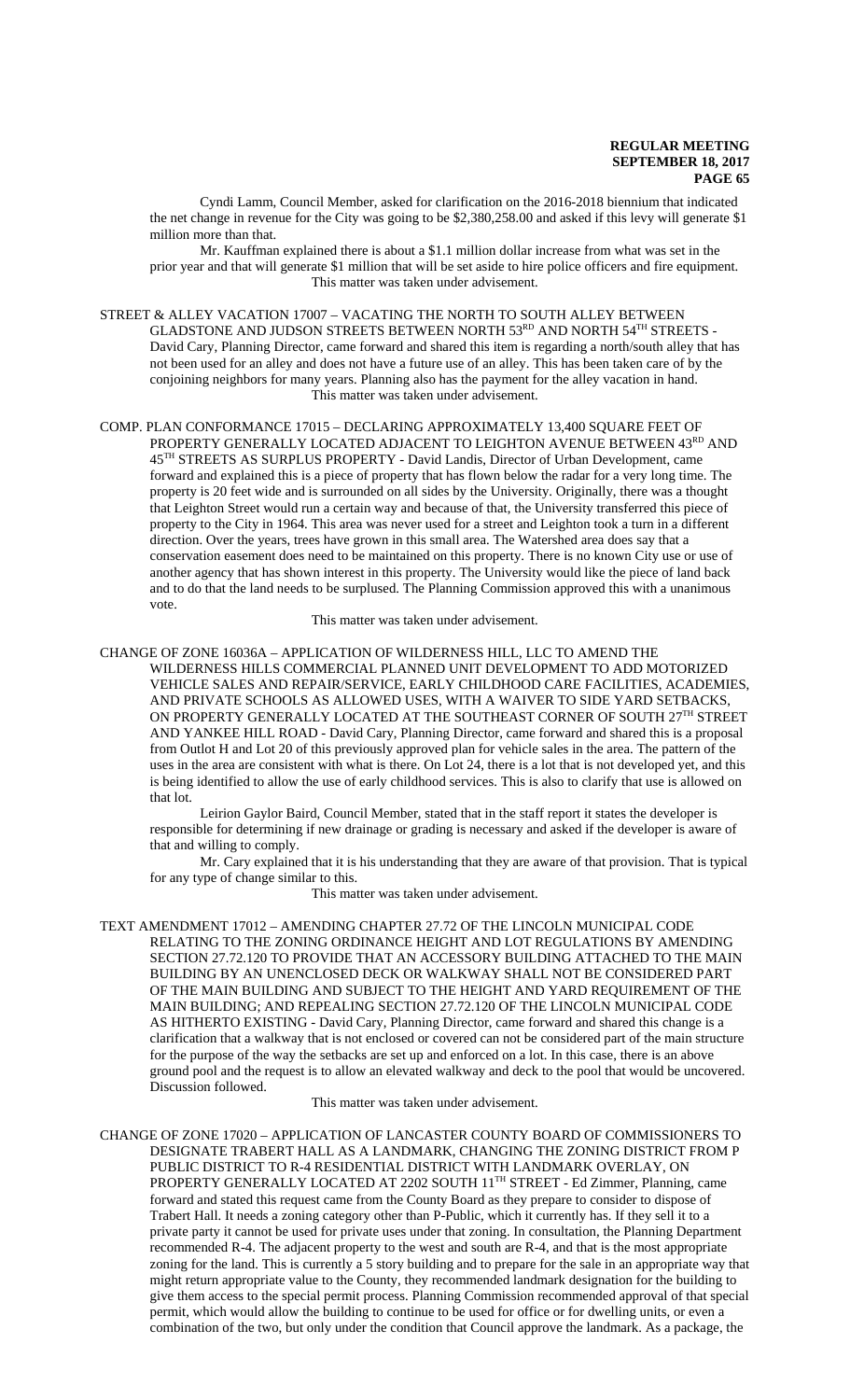special permit makes the most sense and it recognizes the value of a building built in 1928 and is the last large standing structure associated with St. Elizabeth hospital. This was also recommended by the Preservation Commission. Discussion followed.

Jane Raybould, Council Member, asked if a developer came and decided to use the building for residential would that include demolition of the building.

Mr. Zimmer shared they would not be able to do this if they wanted to take advantage of the special permit for it being a landmark. Under the landmark preservation, there has to be a review. If the request was denied by the Preservation Commission, discussion would be held with the developer for up to 6 months and at the end of that time, the City would be compelled by the ordinance to issue them a certificate of allowance to allow them to demolish the building.

This matter was taken under advisement.

#### APPROVING A REAL ESTATE SALES AGREEMENT BETWEEN THE CITY OF LINCOLN AND ANDERSON HOMES, INC. FOR THE SALE OF CITY OWNED PROPERTY GENERALLY LOCATED NEAR THE INTERSECTION OF WEST REDBERRY AND WEST THATCHER LANES - David Landis, Director of Urban Development, came forward and shared this is a piece of land that the City obtained because of a Home Owners Association that basically disappeared. The developer did not want the land and there was no Association that wanted to be responsible. The City was approached about it due to it being overgrown and not well taken care of. The City thought they could have a quiet title action, no one stepped forward and the City now owns the property. Anderson Homes has stepped up as an interested party of the land. They will need to replat the land prior to building and have offered \$24,000.00. The Real Estate Division has agreed that is a reasonable amount considering the circumstances. Since there is no civic purpose for the land, the City will have to start to pay real estate taxes in the event they cannot sell the land.

This matter was taken under advisement.

### APPROVING A LEASE PURCHASE AGREEMENT BETWEEN THE CITY OF LINCOLN AND STRYKER SALES CORPORATION FOR THE PURPOSE OF PURCHASING LIFEPAK

MONITOR/DEFIBRILLATORS AND A VIDEO LARYNGOSCOPE - Roger Bonin, Lincoln Fire and Rescue, came forward and shared this is to purchase 27 new Life-Pak 15's. The original Life-Pak's were purchased in 2011 for about \$816,000.00. They are currently 6½ years old, carried on every medic unit and every engine company and are often used multiple times a day. These devices are the cornerstone of our STEMI and cardiac arrest management programs. We have the opportunity to replace our old LP-15's through Stryker Flex Financial for \$462,392.40 or \$353,380.25 less than we paid in 2011. A substantial discount of \$352,453.60 was applied because of the Leona M. And Harry B. Helmsley Charitable Trust Grant which expires December 31, 2017. Physio Control offered trade in value of \$7,000.00 per device. Replacement costs at this time, without the trust fund and trade in, would be about \$976,000.00.

Roy Christensen, Council Chair, inquired about the number of video laryngoscope's and what that is used for.

#### Mr. Bonin confirmed there would be 1 video laryngoscope and that is used for training and not for patient treatment.

Leirion Gaylor Baird, stated that she is aware these are coming out of the Emergency Medical Services Enterprise Fund, and asked if they have budgeted to pay off the lease payments.

Mr. Bonin explained they have budgeted for that.

This matter was taken under advisement.

- APPROVING AMENDMENT NO. 1 TO THE ANNEXATION AGREEMENT BETWEEN THE CITY OF LINCOLN AND THE ROKEBY ROAD COALITION PROPERTY OWNERS TO APPROVE AN ALTERNATE ROAD DESIGN FOR THE PAVING OF ROKEBY ROAD FROM SOUTH  $70^{\mathrm{TH}}$  STREET TO SOUTH 84TH STREET AND TO PROVIDE FUNDING FOR THE CONSTRUCTION OF ROKEBY ROAD FROM SOUTH 70TH STREET TO CARPATHIAN WAY AS THE INITIAL PHASE OF CONSTRUCTION AND TO PROVIDE FUNDING FOR THE LES ROKEBY ROAD INTERSECTION IMPROVEMENTS AND TO APPROVE TWO REGIONAL DETENTION CELLS TO MEET THE STORMWATER DETENTION NEEDS OF THE COALITION WATERSHED PROPERTY. (RELATED ITEMS: 17-100, 17-128, 17R-232, 17-133);
- COMP. PLAN CONFORMANCE 17010 DECLARING APPROXIMATELY 34.50 ACRES OF PROPERTY GENERALLY LOCATED AT SOUTH 84TH STREET AND YANKEE HILL ROAD AS SURPLUS PROPERTY. (RELATED ITEMS: 17-100, 17-128, 17R-232, 17-133);
- COMPREHENSIVE PLAN AMENDMENT 17003 AMENDING THE 2040 LINCOLN-LANCASTER COUNTY COMPREHENSIVE PLAN BY RE-DESIGNATING FUTURE LAND USES IN THE AREA OF JENSEN PARK FROM URBAN DENSITY RESIDENTIAL AND INDUSTRIAL TO GREEN SPACE, AND FROM OPEN SPACE TO URBAN DENSITY RESIDENTIAL AND COMMERCIAL, ON PROPERTY GENERALLY LOCATED AT SOUTH 84TH STREET AND YANKEE HILL ROAD. (RELATED ITEMS: 17-100, 17-128, 17R-232, 17-133) (ACTION DATE: 9/25/17);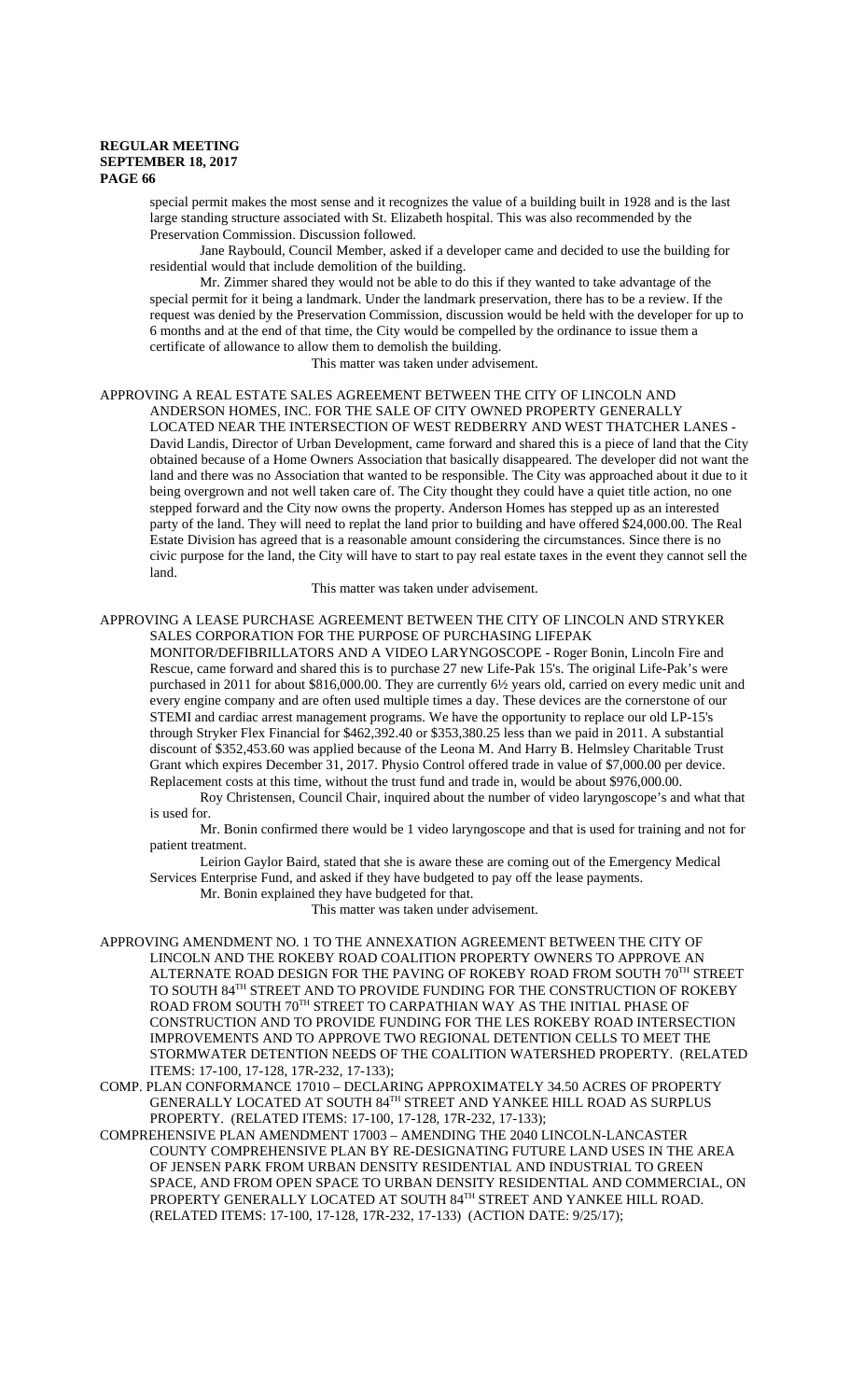APPROVING A LAND EXCHANGE AGREEMENT AMONG THE CITY OF LINCOLN, MILTON TALCOTT, CAROL TALCOTT, AND R.C. KRUEGER DEVELOPMENT COMPANY TO RECONFIGURE JENSEN PARK BY EXCHANGING APPROXIMATELY 35 ACRES OF PARK PROPERTY ON THE SOUTH SIDE OF THE PARK FOR APPROXIMATELY 40 ACRES OF PRIVATE PROPERTY ON THE EAST SIDE OF THE PARK. (RELATED ITEMS: 17-100, 17-128, 17R-232, 17-133) - Nicole Fleck-Tooze, Parks & Recreation, came forward and explained these all have to do with a Land Exchange Agreement with Jensen Park. The basic exchange is the City will acquire land to the east of the park and the developer would acquire City property on the south side of the park. As development has moved forward in this area they see a lot of benefits on the public side and the private side for this exchange. They would have the ability to have a more efficient use and layout for both private development, but also for the park land. Ultimately, the City would gain just over 5 acres within the park. This is dedicated park land, but we are able to pursue it in a way that is more of a reconfiguration of the park. With the land exchange, we would be able to eliminate about three-quarters of a mile long sewer that would otherwise need to go up thru Jensen Park to serve what would otherwise be private property to the east of the park. The City would also have to provide for a public street connection from Yankee Hill thru the park to reach the eastern most development. There would be lower grading costs and would allow for playing fields. This would provide for the developer to commit to the costs for construction of Hayek Drive and the crossing of the drainage way of Jensen Park. The City would, in turn, provide for a storm water easement where a controlled structure could be placed on S. 84<sup>th</sup> Street and allow for detention of the Rokeby coalition within that area, which is a natural drainage way and would remain so. This would provide for about \$100,000.00 of Mr. Krueger's contribution for the difference in the properties and also Mr. Krueger's charitable contribution for a playground to be located in the southern portion of the park that would serve that neighborhood. Discussion followed.

Kent Seacrest, Seacrest & Kalkowski, 1128 Lincoln Mall, Suite 105, came forward and shared this is an amendment to a prior 2015 Annexation Agreement. This started back in 2006, with a Development Agreement and they amended the Comp Plan, and agreed on a Master Plan and Watershed Master Plan. That formally came together in 2015, when the original phased Annexation Agreement was done between the City and the Coalition, which consists of 13 different property owners. In the design, they discussed building Rokeby Road, from 70<sup>th</sup> to 84<sup>th</sup> Street. There had to be a few changes made over the years based on negotiations with Public Works, and in the original Agreement, the City agreed to fund \$2.6 million to rock and grade Rokeby Road. They were originally going to build that road based off the original Agreement with impact fees and the City would have then allocated to the paving, and do all this in sections. The Agreement today states that some of those stipulations need to be changed. Instead they are doing a roadway that will sit in the middle of the right-of-way instead of to the north of the right-of-way. They will build 2 lanes, 12 feet wide each direction and they will use the round-about instead of turn lanes. They will also put 6 feet of shoulder onto these lanes with a median in the middle to allow for future growth to 4 lanes. The City will still bring \$2.6 million to rock and grade the mile section. The difference now is they will pave the west mile of the section and do this through a loan. Rokeby Holdings is willing to loan the City what they are short, which is about \$535,000.00 as an interest free loan. The City has been able to collect about \$755,000.00 of impact fees. There is another segment of Rokeby Road from 84<sup>th</sup> to 98<sup>th</sup> Street, which LES will build 84<sup>th</sup> Street to the east, and that does not have to be addressed other than the road connections.

DaNay Kalkowski, Seacrest & Kalkowski, 1128 Lincoln Mall, Suite 105, came forward and shared the second part of the Agreement deals with the Stormwater and Stormwater Master Plan. In the original Annexation Agreement, this group of property owners was responsible for having consultants perform a Stormwater Master Plan for the Upper Wagon Train Watershed. The consultants did complete the Master Plan which was approved. As part of the analysis of doing this Master Plan, and one of the benefits of the property owners working together, was the consultants were able to do an analysis to see if it made sense in the area to do regional detention instead of doing detention on each preliminary plat with each property owner being responsible for their own detention. What the consultant figured out was with 2 regional detention cells they could provide detention for all of the coalition properties that are within the Watershed Master Plan. Part of what the amendment to the Annexation Agreement does is allows them to identify those coalition properties within the hatched area that are within the Watershed Master Plan that would be participating together within this detention. This also talks about timeline and states the cell to the north would need to be constructed right away. As soon as anyone begins to develop within the watershed, they need to have the detention in place to handle the development. The cell further south is not needed until they have about 150 acres developed in the area. The guarantees for the cells will be provided in the Annexation Agreement and providing Escrow Agreements to guarantee that they will have the money in place to design and construct the detention cells. Finally, the Agreement provides that the long term maintenance of the ponds is the property owners responsibility. Each owner is still responsible for water quality, the detention ponds only address the Stormwater quantity, not the quality. There will be a substitute that will be offered next week due to one piece of property that is trading hands and that closing will occur in the next few days. The substitute Agreement will only change ownership names and some legal descriptions, but the substance of the Agreement stays the same. Discussion followed.

Rick Krueger, President of R.C. Krueger Development Company Inc., came forward in support. Carl Eskridge, Council Member, asked what type of developments would be in the area. Mr. Krueger shared it will probably be single family residential.

This matter was taken under advisement.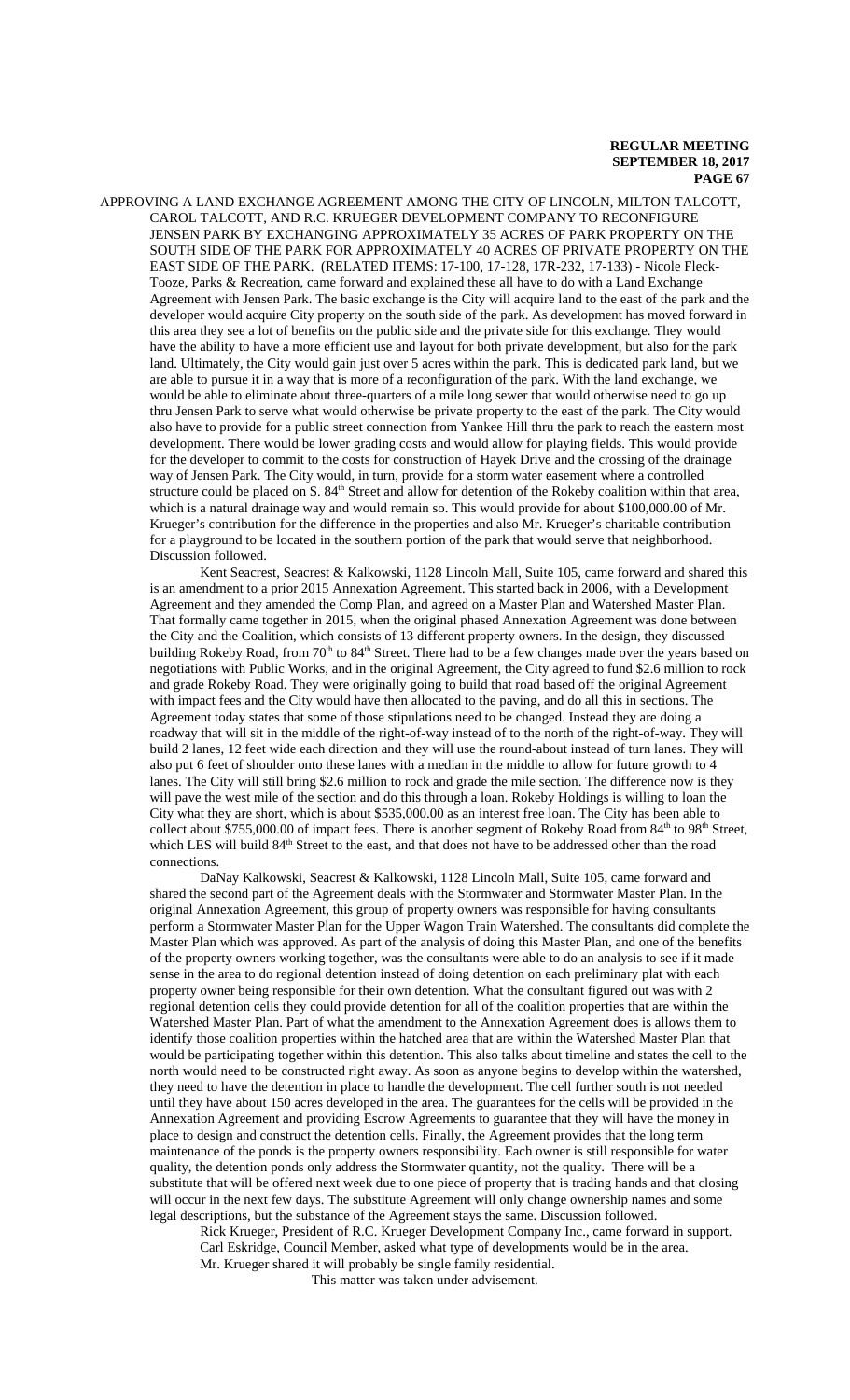CHANGE OF ZONE 17011 – APPLICATION OF ROGER H. SCHWISOW REVOCABLE TRUST FOR A CHANGE OF ZONE FROM AG AGRICULTURAL DISTRICT TO R-3 RESIDENTIAL DISTRICT ON PROPERTY GENERALLY LOCATED AT NORTH 49TH STREET AND ALVO ROAD - Roy

Christensen, Council Chair, stated that Council did receive a request from the City Law Department and the Planning Department for a 4 week delay with continued Public Hearing on this item.

Roger Schwisow, 1354 Pelican Bay Place, applicant, came forward and requested no longer than a 2 week delay as this has already been pushed back 2 months.

David Cary, Planning Director, came forward and shared that staff has been in discussions regarding this and are trying to come to a reasonable outcome and something more than 2 weeks is probably needed.

Cyndi Lamm, Council Member, stated there was a meeting with the property owners and there has been discussion about Mr. Schwisow pulling a permit for some type of stormwater treatment which was not done until last week. Planning Department is also looking at some potential issues of the new phases.

Mr. Cary confirmed there are issues with the existing phase that they believe is primarily a private matter and needs to be worked out with the land owners. The item in front of Council is the change in zone for next phase of the development. There has been discussion about what might possibly be needed and what will be helpful as far as drainage is concerned as part of that approval. That is primarily the part that is still being worked on. This has shed some light on potential changes and regulations that need to be looked at more closely and have reasonable changes to regulations to address the drainage concerns. That is an item that will probably be an ongoing work effort that probably will not be completely nailed down in 4 weeks.

Ms. Lamm asked if it is believed that Mr. Schwisow will be cooperative over the next 4 weeks. Mr. Cary stated he thinks he will be cooperative and they will discuss what will get done and what can and cannot get done that is reasonable.

Pat Cappes, 5017 Beckysway Court, came forward in opposition.

Mark Giesler, 7401 N. 50<sup>th</sup> Street, came forward in opposition.

This matter was taken under advisement.

# **COUNCIL ACTION**

# **REPORTS OF CITY OFFICERS**

REAPPOINTING SHARON L. BUSCH AND STEVEN EGGLAND TO THE AGING PARTNERS AREAWIDE ADVISORY COUNCIL FOR TERMS EXPIRING JUNE 30, 2020 - CLERK read the following resolution, introduced by Carl Eskridge, who moved its adoption:

A-90677 BE IT RESOLVED by the City Council of the City of Lincoln, Nebraska:

That the reappointments of Sharon L. Busch and Steven Eggland to the Aging Partners Areawide Advisory Council, for terms expiring June 30, 2020, are hereby approved.

Introduced by Carl Eskridge

Seconded by Raybould & carried by the following vote: AYES: Christensen, Eskridge, Gaylor Baird, Lamm, Raybould, Shobe; NAYS: None; ABSENT: Camp.

APPOINTING JACQUELYN MILLER TO THE AGING PARTNERS AREAWIDE ADVISORY COUNCIL FOR A TERM EXPIRING JUNE 30, 2020 - CLERK read the following resolution, introduced by Carl Eskridge, who moved its adoption:<br>A-90678 BE IT RESOLV

BE IT RESOLVED by the City Council of the City of Lincoln, Nebraska:

That the appointment of Dr. Jacquelyn Miller to the Aging Partners Areawide Advisory Council, for a term expiring June 30, 2020, is hereby approved.

#### Introduced by Carl Eskridge

Seconded by Raybould & carried by the following vote: AYES: Christensen, Eskridge, Gaylor Baird, Lamm, Raybould, Shobe; NAYS: None; ABSENT: Camp.

APPROVING A SUBLEASE AGREEMENT ADDENDUM #3 TO RENEW AN EXISTING SUBLEASE BETWEEN THE CITY ON BEHALF OF THE LINCOLN POLICE DEPARTMENT AND THE STATE OF NEBRASKA ON BEHALF OF THE NEBRASKA STATE PATROL FOR A THREE YEAR TERM - CLERK read the following resolution, introduced by Carl Eskridge, who moved its adoption:

A-90679 AN ORDINANCE accepting and approving a Sublease Agreement Addendum #3 between the Lincoln Police Department and the Department of Administrative Services, State Building Division, on behalf of Nebraska State Patrol for the renewal of the sublease of space for a term of November 1, 2017 through October 31, 2020, for use by the Nebraska State Patrol.

BE IT ORDAINED by the City Council of the City of Lincoln, Nebraska:

Section 1. That the Sublease Agreement Addendum #3 between the Lincoln Police Department and the Department of Administrative Services, State Building Division, on behalf of Nebraska State Patrol which is attached hereto marked as Attachment "A" and made a part hereof by reference under which the City will sublease space to the Nebraska State Patrol for a period of three years upon the terms and conditions as set forth in said Sublease Agreement Addendum #3 is hereby accepted and approved, and the Mayor is authorized to execute said Sublease Agreement on behalf of the City.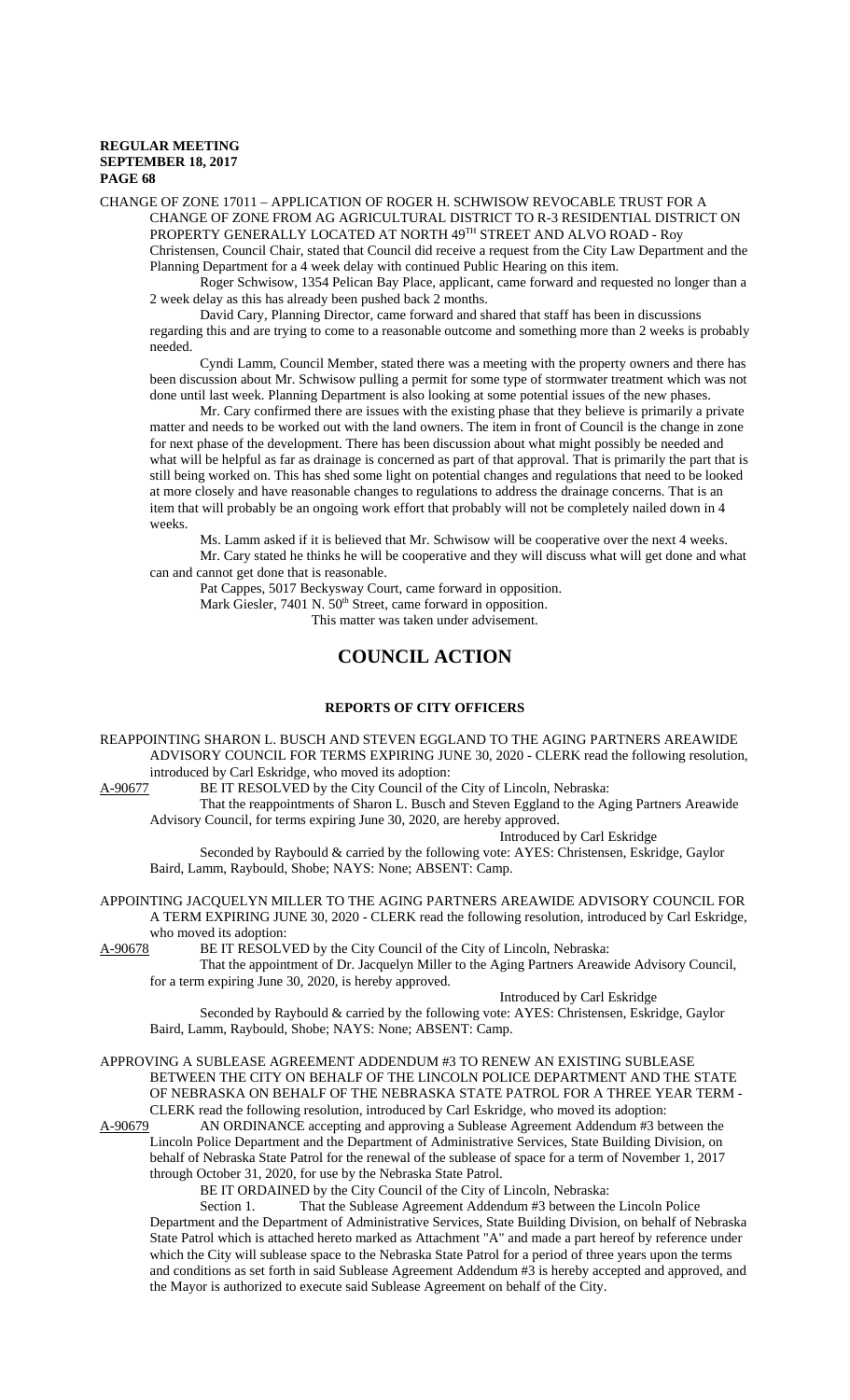Section 2. The City Clerk is directed to return one fully executed copy of said lease to Tonya Peters, Lincoln Police Department for transmittal to the Department of Administrative Services, State Building Division.

Introduced by Carl Eskridge

Seconded by Raybould & carried by the following vote: AYES: Christensen, Eskridge, Gaylor Baird, Lamm, Raybould, Shobe; NAYS: None; ABSENT: Camp.

APPROVING SUPPLEMENT NO. 5 TO THE PRELIMINARY ENGINEERING AND NATIONAL ENVIRONMENTAL POLICY ACT (NEPA) SERVICES AGREEMENT BETWEEN THE CITY OF LINCOLN AND THE SCHEMMER ASSOCIATES, INC. FOR THE NORTH 14TH STREET EASTBOUND ON-RAMP TO US-6 FEDERAL AID PROJECT. (PROJECT NO. HSIP-5227(7), CN 12944) - CLERK read the following resolution, introduced by Carl Eskridge, who moved its adoption:<br>A-90680 BE IT RESOLVED by the City Council of the City of Lincoln, Nebraska:

BE IT RESOLVED by the City Council of the City of Lincoln, Nebraska: That the attached Supplement No. 5 to the Preliminary Engineering and National Environmental Policy Act (NEPA) Services Agreement between the City of Lincoln and The Schemmer Associates, Inc. for the North 14th Street Eastbound On-ramp to US-6 Federal Aid Project, Project No. HSIP-5227(7), Control No. 12944, in accordance with the terms and conditions contained in said Supplement No. 5, is hereby approved and the Mayor is authorized to execute the same on behalf of the City of Lincoln.

The City Clerk is directed to return the executed copies of the Agreement to Craig Aldridge, Engineering Services, Public Works and Utilities Department, for transmittal and execution by the State Department of Roads.

Introduced by Carl Eskridge

Seconded by Raybould & carried by the following vote: AYES: Christensen, Eskridge, Gaylor Baird, Lamm, Raybould, Shobe; NAYS: None; ABSENT: Camp.

REPORT FROM CITY TREASURER OF FRANCHISE FEES FROM BLACK HILLS CORPORATION FOR THE MONTH OF JULY, 2017 - CLERK presented said report which was placed on file in the Office of the City Clerk. **(16-1)**

REPORT FROM CITY TREASURER OF ALLO PERSONAL EDUCATION GOVERNMENT (P.E.G.) FEES FOR THE MONTH OF JULY, 2017 - CLERK presented said report which was placed on file in the Office of the City Clerk. **(41-2518B)**

REPORT FROM CITY TREASURER OF 911 SURCHARGES FOR THE MONTH OF JULY, 2017 - CLERK presented said report which was placed on file in the Office of the City Clerk. **(20-02)**

# **PETITIONS & COMMUNICATIONS**

SETTING THE HEARING DATE OF MONDAY, OCTOBER 2, 2017 AT 3:00 P.M. ON THE APPLICATION OF C.BERRY INVESTMENTS LLC DBA THE JUNCTION FOR A CLASS I LIQUOR LICENSE AT 1434 O STREET, SUITE 2 - CLERK read the following resolution, introduced by Leirion Gaylor Baird, who moved its adoption:

A-90681 BE IT RESOLVED by the City Council, of the City of Lincoln, that a hearing date is hereby set for Monday, October 2, 2017, at 3:00 p.m. or as soon thereafter as possible in the City Council Chambers, County-City Building, 555 S. 10th St., Lincoln, NE for the Application of C.Berry Investments LLC dba The Junction for a Class I Liquor License at 1434 O Street, Suite 2.

If the Police Dept. is unable to complete the investigation by said time, a new hearing date will be set.

#### Introduced by Leirion Gaylor Baird

Seconded by Raybould & carried by the following vote: AYES: Christensen, Eskridge, Gaylor Baird, Lamm, Raybould, Shobe; NAYS: None; ABSENT: Camp.

#### SETTING THE HEARING DATE OF MONDAY, OCTOBER 2, 2017 AT 3:00 P.M. ON THE MANAGER APPLICATION OF SCOTT E. FOLEY FOR STAR CITY HOCKEY LLC DBA LINCOLN STARS HOCKEY AT 1880 N. ANTELOPE VALLEY PARKWAY - CLERK read the following resolution, introduced by Leirion Gaylor Baird, who moved its adoption:

A-90682 BE IT RESOLVED by the City Council, of the City of Lincoln, that a hearing date is hereby set for Monday, October 2, 2017, at 3:00 p.m. or as soon thereafter as possible in the City Council Chambers, County-City Building, 555 S. 10th St., Lincoln, NE for the Manager Application of Scott E. Foley for Star City Hockey LLC dba Lincoln Stars Hockey at 1880 N. Antelope Valley Parkway.

If the Police Dept. is unable to complete the investigation by said time, a new hearing date will be set.

#### Introduced by Leirion Gaylor Baird

Seconded by Raybould & carried by the following vote: AYES: Christensen, Eskridge, Gaylor Baird, Lamm, Raybould, Shobe; NAYS: None; ABSENT: Camp.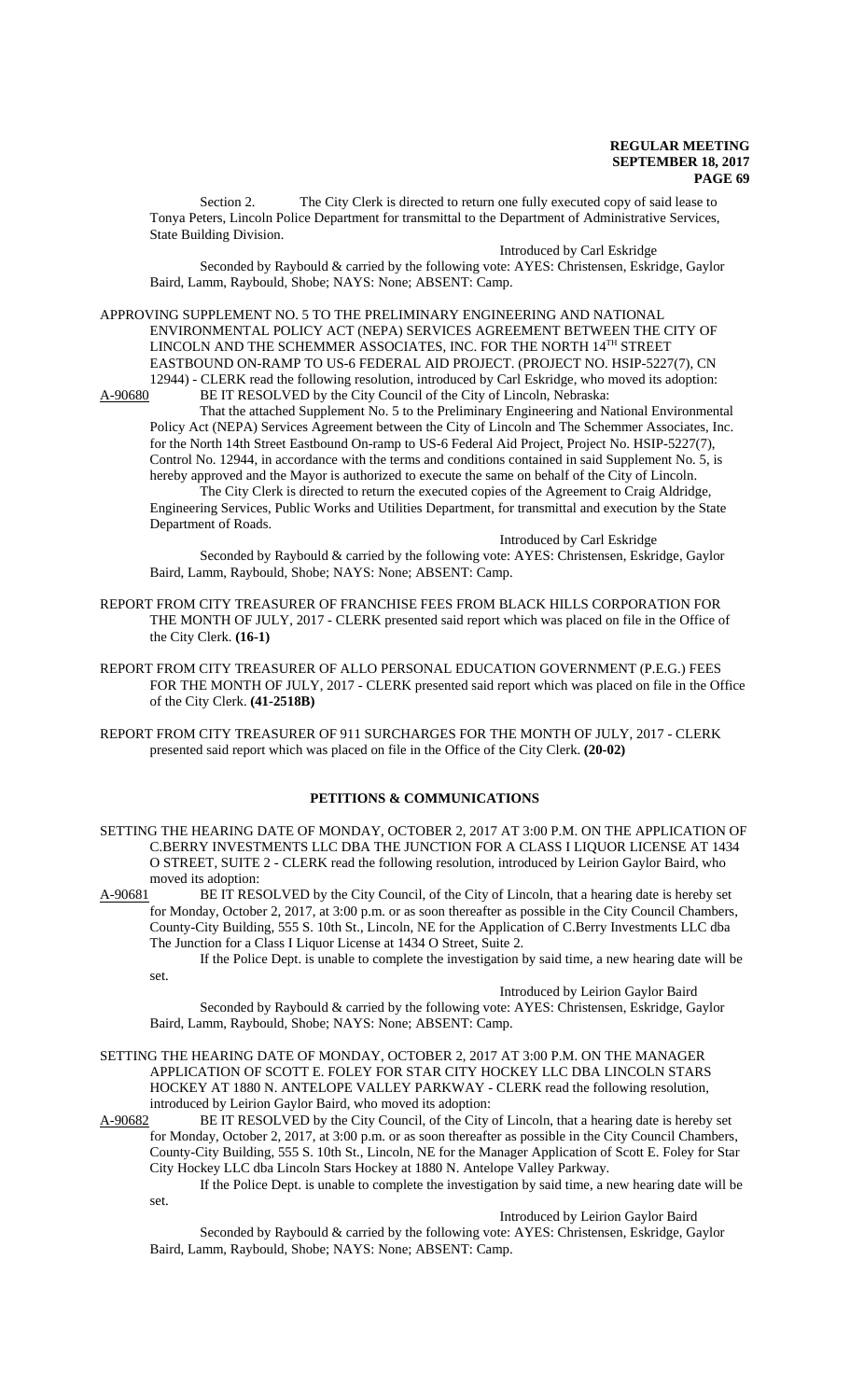#### **PLACED ON FILE IN THE OFFICE OF THE CITY CLERK**:

Administrative Amendment No. 17040, to Use Permit No. 63, approved by the Planning Director on September 5, 2017, to increase the maximum floor area from 2,070 to 2,207 square feet, generally located at 7026 O Street.

Administrative Amendment No. 17043, to Change of Zone No. 08066, Antelope Village PUD, approved by the Planning Director on September 5, 2017, to add 14 residential lots to the site plan and modify setbacks, generally located at 23<sup>rd</sup> and P Street.

Administrative Amendment No. 17038, to Preliminary Plat No. 04011, Waterford Estates, approved by the Planning Director on September 7, 2017, to reflect a change in the storm sewer configuration and grading plan, generally located south of Holdrege Street and east of 98<sup>th</sup> Street.

Administrative Amendment No. 17056, to Use Permit No. 05006, Grainger Heights, approved by the Planning Director on September 11, 2017, to clarify Note 18 to allow basements if served by a sewer injector pump, generally located at 40<sup>th</sup> Street and Grainger Parkway.

# **LIQUOR RESOLUTIONS**

APPLICATION OF TMAI & JPHAM INVESTMENT GROUP, LLC DBA 12TH STREET PUB FOR A CLASS CK LIQUOR LICENSE AT 100 NORTH 12TH STREET - CLERK read the following resolution, introduced by Carl Eskridge, who moved its adoption for approval:

A-90683 BE IT RESOLVED by the City Council of the City of Lincoln, Nebraska:

That after hearing duly had as required by law, consideration of the facts of this application, the Nebraska Liquor Control Act, and the pertinent City ordinances, the City Council recommends that the application of Tmai & Jpham Investment Corporation, LLC dba 12th Street Pub for a Class "CK" liquor license at 100 North 12th Street, Lincoln, Nebraska, for the license period ending October 31, 2017, be approved with the condition that:

1. Applicant must successfully complete the responsible beverage server training course required by Section 5.04.035 of the Lincoln Municipal Code within 30 days of approval of this resolution.

2. All employees must possess a valid Responsible Beverage Server/Seller Permit as required by Section 5.04.124 of the Lincoln Municipal Code.

3. The premises must comply in every respect with all city and state regulations.

The City Clerk is directed to transmit a copy of this resolution to the Nebraska Liquor Control Commission.

Introduced by Carl Eskridge

Seconded by Gaylor Baird & carried by the following vote: AYES: Christensen, Eskridge, Gaylor Baird, Lamm, Raybould, Shobe; NAYS: None; ABSENT: Camp.

MANAGER APPLICATION OF TUAN ANH MAI FOR TMAI & JPHAM INVESTMENT GROUP, LLC DBA 12<sup>TH</sup> STREET PUB AT 100 NORTH 12<sup>TH</sup> STREET - CLERK read the following resolution, introduced by Carl Eskridge, who moved its adoption for approval:<br>A-90684 WHEREAS, Tmai & Jpham Investment Cor

WHEREAS, Tmai & Jpham Investment Corporation, LLC dba 12th Street Pub located at 100 North 12th Street, Lincoln, Nebraska has been approved for a Retail Class "CK" liquor license, and now requests that Tuan Anh Mai be named manager;

WHEREAS, Tuan Anh Mai appears to be a fit and proper person to manage said business.

NOW, THEREFORE, BE IT RESOLVED by the City Council of the City of Lincoln, Nebraska: That after hearing duly had as required by law, consideration of the facts of this application, the Nebraska Liquor Control Act, and the pertinent City ordinances, the City Council recommends that Tuan Anh Mai be approved as manager of this business for said licensee.

The City Clerk is directed to transmit a copy of this resolution to the Nebraska Liquor Control Commission.

### Introduced by Carl Eskridge

Seconded by Gaylor Baird & carried by the following vote: AYES: Christensen, Eskridge, Gaylor Baird, Lamm, Raybould, Shobe; NAYS: None; ABSENT: Camp.

### APPLICATION OF LAGNIAPPE 9, LLC DBA RED FOX WESTSIDE GRILLE FOR A CLASS I LIQUOR LICENSE AT 1339 WEST O STREET - CLERK read the following resolution, introduced by Carl Eskridge, who moved its adoption for approval:

A-90685 BE IT RESOLVED by the City Council of the City of Lincoln, Nebraska:

That after hearing duly had as required by law, consideration of the facts of this application, the Nebraska Liquor Control Act, and the pertinent City ordinances, the City Council recommends that the application of Lagniappe 9, LLC dba Red Fox Westside Grille for a Class "I" liquor license at 1339 West O Street, Lincoln, Nebraska, for the license period ending April 30, 2018, be approved with the condition that:

1. Applicant must successfully complete the responsible beverage server training course required by Section 5.04.035 of the Lincoln Municipal Code within 30 days of approval of this resolution. 2. All employees must possess a valid Responsible Beverage Server/Seller Permit as

required by Section 5.04.124 of the Lincoln Municipal Code.

3. The premises must comply in every respect with all city and state regulations.

The City Clerk is directed to transmit a copy of this resolution to the Nebraska Liquor Control Commission.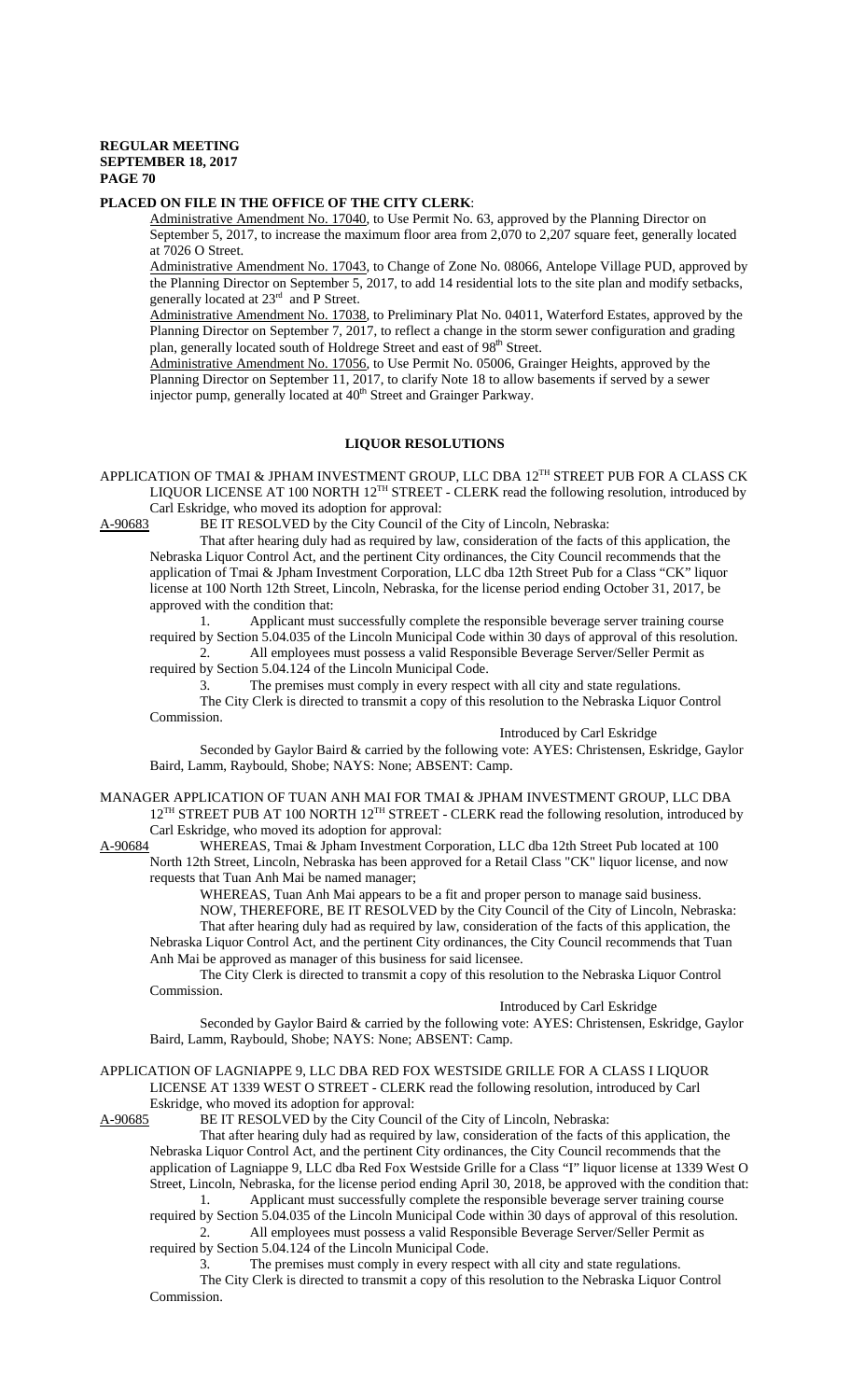#### Introduced by Carl Eskridge

Seconded by Gaylor Baird & carried by the following vote: AYES: Christensen, Eskridge, Gaylor Baird, Lamm, Raybould, Shobe; NAYS: None; ABSENT: Camp.

MANAGER APPLICATION OF APRIL M. HENKE FOR LAGNIAPPE 9, LLC DBA RED FOX WESTSIDE GRILLE AT 1339 WEST O STREET - CLERK read the following resolution, introduced by Carl Eskridge, who moved its adoption for approval:

A-90686 WHEREAS, Lagniappe 9, LLC dba Red Fox Westside Grille located at 1339 West O Street, Lincoln, Nebraska has been approved for a Retail Class "I" liquor license, and now requests that April M. Henke be named manager;

WHEREAS, April M. Henke appears to be a fit and proper person to manage said business. NOW, THEREFORE, BE IT RESOLVED by the City Council of the City of Lincoln, Nebraska: That after hearing duly had as required by law, consideration of the facts of this application, the Nebraska Liquor Control Act, and the pertinent City ordinances, the City Council recommends that April M. Henke be approved as manager of this business for said licensee.

The City Clerk is directed to transmit a copy of this resolution to the Nebraska Liquor Control Commission.

#### Introduced by Carl Eskridge

Seconded by Gaylor Baird & carried by the following vote: AYES: Christensen, Eskridge, Gaylor Baird, Lamm, Raybould, Shobe; NAYS: None; ABSENT: Camp.

- APPLICATION OF STEVE O'S LOUNGE, LLC DBA STEVE O'S LOUNGE TO EXPAND ITS CLASS C LIQUOR LICENSE BY THE ADDITION OF AN AREA MEASURING APPROXIMATELY 56 FEET BY 20 FEET AT 110 WEST FLETCHER AVENUE - CLERK read the following resolution, introduced by Carl Eskridge, who moved its adoption for approval:
- A-90687 That after hearing duly had as required by law, consideration of the facts of this application, the Nebraska Liquor Control Act, and the pertinent City ordinances, the City Council recommends that the application of Steve O's Lounge, LLC dba Steve O's Lounge to expand its licensed premises by the addition of an area measuring approximately 56 feet by 20 feet, at 110 West Fletcher Avenue, Lincoln, Nebraska, be approved with the condition that the premises complies in every respect with all City and State regulations, specifically the Smoking Regulation Act and the Nebraska Clean Indoor Air Act. BE IT FURTHER RESOLVED that the City Clerk is directed to transmit a copy of this resolution to the Nebraska Liquor Control Commission.

Introduced by Carl Eskridge

Seconded by Gaylor Baird & carried by the following vote: AYES: Christensen, Eskridge, Gaylor Baird, Lamm, Raybould, Shobe; NAYS: None; ABSENT: Camp.

# **PUBLIC HEARING - RESOLUTIONS**

APPROVING LAGNIAPPE 9, LLC DBA RED FOX WESTSIDE GRILLE AS A KENO SATELLITE AT 1339 WEST O STREET - CLERK read the following resolution, introduced by Carl Eskridge, who moved its adoption:

A-90688 WHEREAS, the City of Lincoln and the County of Lancaster, Nebraska have entered into an Interlocal Agreement for the purpose of providing for a joint City-County keno lottery; and

WHEREAS, the City has entered into a contract for the operation of a keno type lottery with EHPV Lottery Services, LLC, a Nebraska limited liability company; and

WHEREAS, Section 5 of the Interlocal Agreement and Section 3(b) of the Keno Contract grant the City the authority to approve all satellite locations within the corporate limits of Lincoln; and

WHEREAS, all requirements under the Interlocal Agreement and the Keno Contract governing the establishment and location of keno satellite sites have been met.

NOW, THEREFORE, BE IT RESOLVED by the City Council of the City of Lincoln, Nebraska that a keno satellite site is hereby authorized at the location of Lagniappe 9, LLC dba Red Fox Westside Grille, 1339 West O Street, Lincoln, NE 68528.

The City Clerk is directed to return an executed copy of this Resolution to Lagniappe 9, LLC dba Red Fox Westside Grille, 1339 West O Street, Lincoln, NE 68528.

Introduced by Carl Eskridge

Seconded by Lamm & carried by the following vote: AYES: Christensen, Eskridge, Gaylor Baird, Lamm, Raybould, Shobe; NAYS: None; ABSENT: Camp.

#### ACCEPTING THE REPORT OF NEW AND PENDING CLAIMS AGAINST THE CITY AND APPROVING DISPOSITION OF CLAIMS SET FORTH FOR THE PERIOD OF AUGUST 16-31, 2017 - PRIOR to reading:

- SHOBE Moved to amend Bill No. 17R-124 in the following manner: On Line 14, the claim of Elizabeth Rhodes should be removed from the list of DENIED CLAIMS. Seconded by Raybould & carried by the following vote: AYES: Christensen, Eskridge, Gaylor Baird, Lamm, Raybould, Shobe; NAYS: None; ABSENT: Camp.
- CLERK Read the following resolution, introduced by Carl Eskridge, who moved its adoption: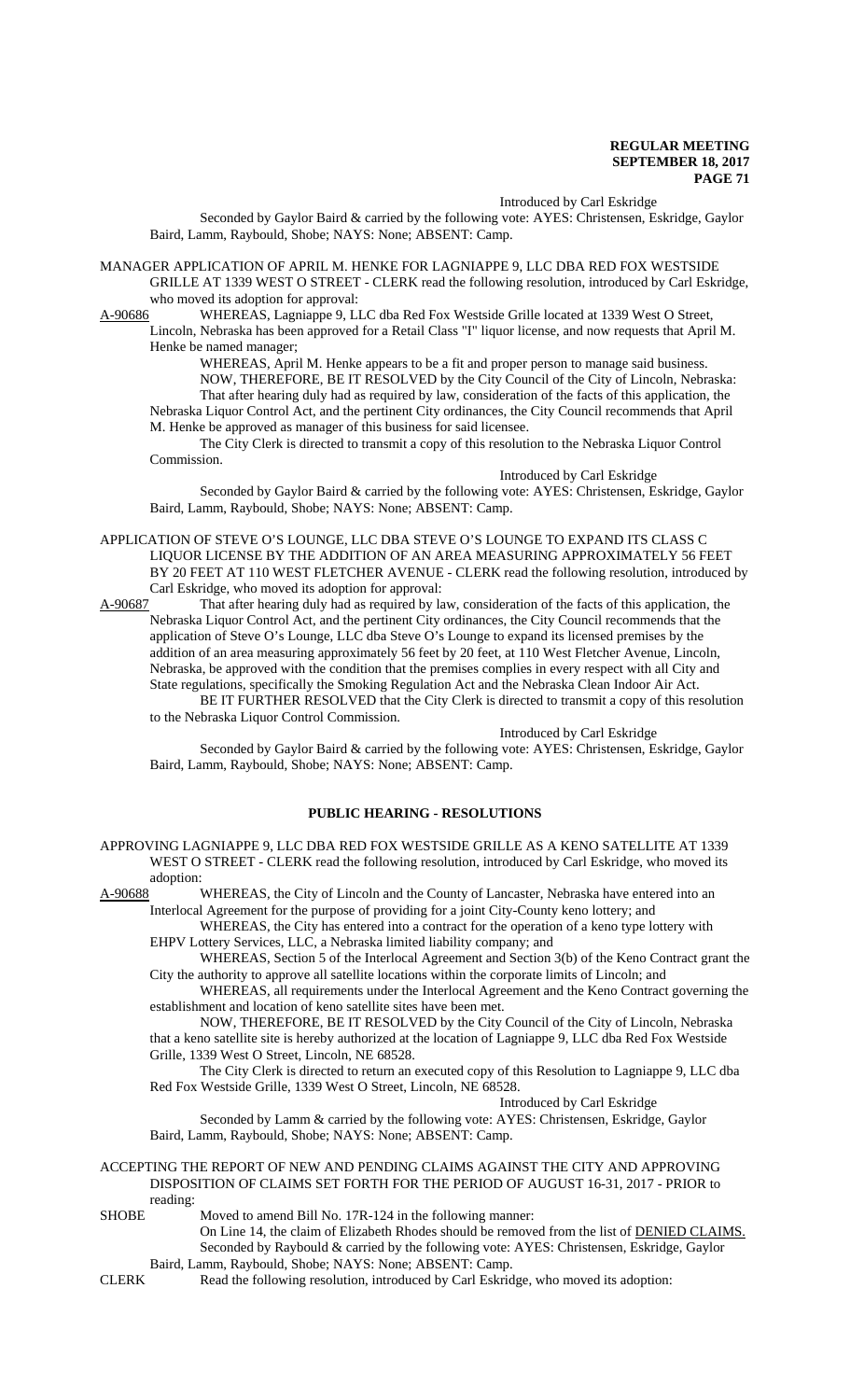## A-90689 BE IT RESOLVED by the City Council of the City of Lincoln, Nebraska:

That the claims listed in the attached report, marked as Exhibit "A", dated September 1, 2017, of various new and pending tort claims filed against the City of Lincoln with the Office of the City Attorney or the Office of the City Clerk, as well as claims which have been disposed of, are hereby received as required by Neb. Rev. Stat. § 13-905 (Reissue 1997). The dispositions of claims by the Office of the City Attorney, as shown by the attached report, are hereby approved:

| <b>DENIED CLAIMS</b>          |                     | ALLOWED/SETTLED CLAIMS |          |
|-------------------------------|---------------------|------------------------|----------|
| Michael & Sandra Lambelet     | 130.00              | Megan Guerrero         | \$788.92 |
| <b>Mark Forster</b>           | 17,825.00           | Diego Perkins          | 1,900.00 |
| Gustavo Noyola & Maria Torres | 7,000.00            | Jeff Johnson           | 647.71   |
| Greg Hinman                   | $NAS^*$             | Lindsay Fulmer         | 533.00   |
| <b>Elizabeth Rhodes</b>       | <del>8,939.64</del> |                        |          |
| Rustam Islamov                | 670.00              |                        |          |
| * No Amount Specified         |                     |                        |          |

The City Attorney is hereby directed to mail to the various claimants listed herein a copy of this resolution which shows the final disposition of their claim.

Introduced by Carl Eskridge Seconded by Raybould & carried by the following vote: AYES: Christensen, Eskridge, Gaylor Baird, Lamm, Raybould, Shobe; NAYS: None; ABSENT: Camp.

APPROVING A LABOR CONTRACT BETWEEN THE CITY OF LINCOLN AND THE LINCOLN FIREFIGHTERS ASSOCIATION (IAFF) FOR A TERM EFFECTIVE AUGUST 11, 2016 THROUGH AUGUST 31, 2017 - CLERK read the following resolution, introduced by Carl Eskridge, who moved its adoption:<br>A-90690 l

BE IT RESOLVED by the City Council of the City of Lincoln, Nebraska:

That the attached labor contract between the City of Lincoln and the Lincoln Firefighters Association (IAFF) to be effective August 11, 2016 through August 31, 2017, is hereby approved, and the Mayor is authorized to execute the same on behalf of the City.

Introduced by Carl Eskridge

Introduced by Carl Eskridge

Seconded by Shobe & carried by the following vote: AYES: Christensen, Eskridge, Gaylor Baird, Lamm, Raybould, Shobe; NAYS: None; ABSENT: Camp.

APPROVING A CONTRACT BETWEEN THE CITY OF LINCOLN AND TREAT AMERICA FOOD SERVICES FOR THE ANNUAL SERVICES FOR MEAL PREPARATION – AGING PARTNERS PROGRAM, PURSUANT TO RFP NO. 17-181, FOR A FOUR YEAR TERM WITH THE OPTION TO RENEW FOR ONE ADDITIONAL FOUR YEAR TERM - PRIOR to reading:<br>ESKRIDGE Moved to delay Action with continued Public Hearing 1 week to 09/25

Moved to delay Action with continued Public Hearing 1 week to  $09/25/17$ . Seconded by Raybould & carried by the following vote: AYES: Christensen, Eskridge, Gaylor Baird, Lamm, Raybould, Shobe; NAYS: None; ABSENT: Camp.

APPROVING THE HUVEPHARMA INC. REDEVELOPMENT AGREEMENT BETWEEN THE CITY OF LINCOLN AND HUVEPHARMA INC. RELATING TO THE REDEVELOPMENT OF PROPERTY GENERALLY LOCATED AT 245 SOUTHWEST 40TH STREET. (RELATED ITEMS: 17R-236, 17R-237) - CLERK read the following resolution, introduced by Carl Eskridge, who moved its adoption:<br>A-90691 BE IT RESOLVED by the City Council of the City of Lincoln, Nebraska: BE IT RESOLVED by the City Council of the City of Lincoln, Nebraska:

That the attached Huvepharma Inc. Redevelopment Agreement between the City of Lincoln and Huvepharma Inc. relating to the redevelopment of property generally located at 245 Southwest 40th Street, for the construction of a new research and development facility consisting of two buildings totaling approximately 30,000 square feet, upon the terms and conditions set forth in said Redevelopment Agreement, which is attached hereto marked as Attachment "A", is hereby approved and the Mayor is authorized to execute the same on behalf of the City of Lincoln.

The City Clerk is directed to transmit one fully executed original and one copy of said Agreement to David Landis, Urban Development Department. David Landis is further directed to transmit the original Agreement to Huvepharma Inc.

Seconded by Shobe & carried by the following vote: AYES: Christensen, Eskridge, Gaylor Baird, Lamm, Raybould, Shobe; NAYS: None; ABSENT: Camp.

AMENDING THE FY 17-18 CIP TO AUTHORIZE AND APPROPRIATE \$500,000.00 IN TIF FUNDS FOR THE HUVEPHARMA INC. PROJECT. (RELATED ITEMS: 17R-236, 17R-237) - CLERK read the following resolution, introduced by Carl Eskridge, who moved its adoption:

A-90692 WHEREAS, Resolution No. A-90659, adopted by the City Council of Lincoln, Nebraska on August 28, 2017, amended the 2016-2018 biennial budget for the City of Lincoln for the 2017-2018 fiscal year and further adopted the Capital Improvement Program attached to Resolution No. A-90659 as Schedule No. 5; and

WHEREAS, it is necessary to amend the Schedule of Capital Improvement Projects for the fiscal year beginning September 1, 2017 within the Capital Improvement Program (CIP) adopted by and attached to Resolution No. A-90659 as Schedule 5 to establish the Huvepharma Inc. Redevelopment Project (an approved project in the West O Street Redevelopment Plan) for the construction of a new research and development facility consisting of two buildings with a combined total of 30,000 square feet, and to pay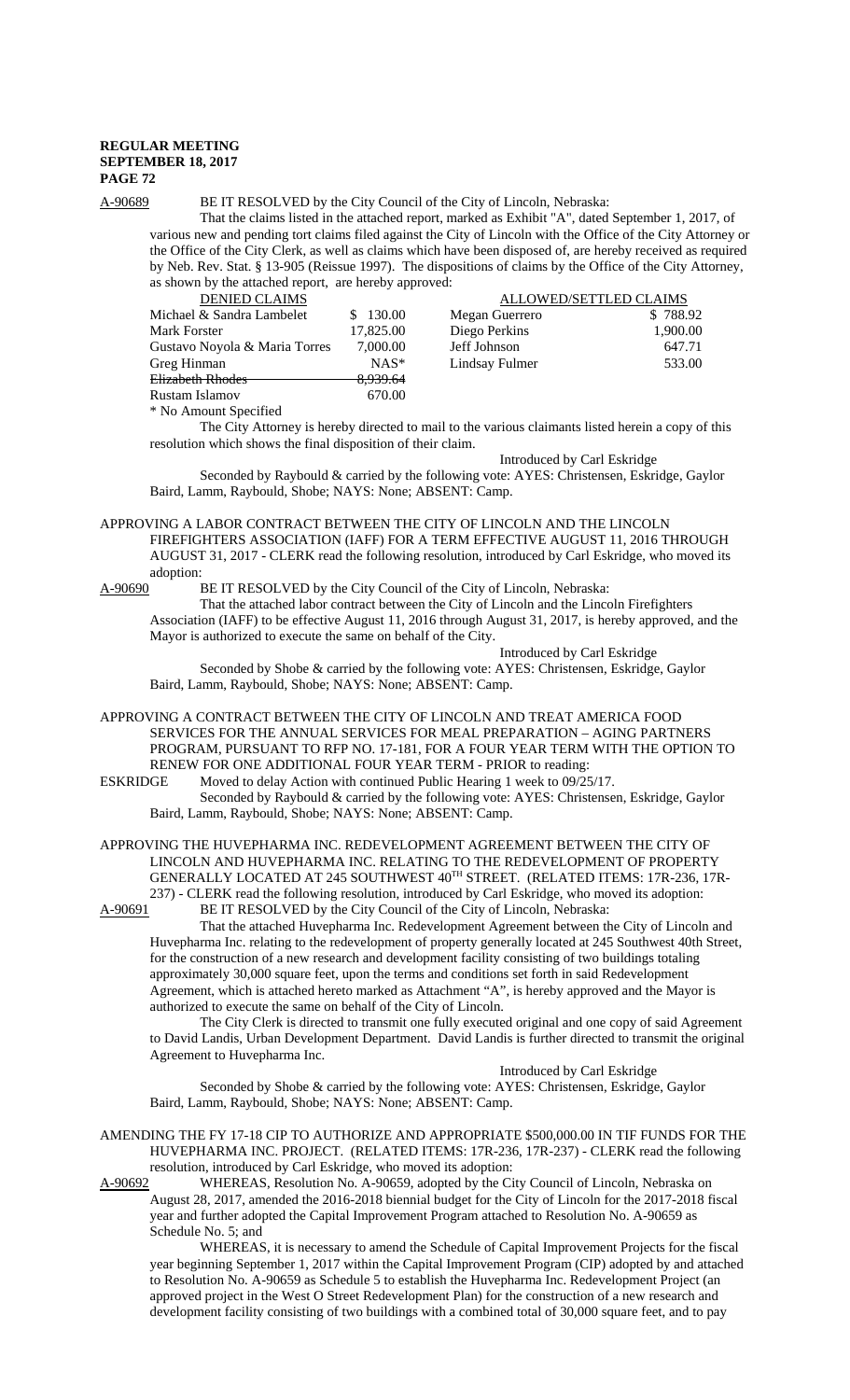costs of site acquisition associated with said Project as a capital improvement project within the adopted Capital Improvement Program; and (2) transferring and establishing appropriations in the amount of \$500,000.00 from TIF funds for said capital improvement project.

WHEREAS, Article IX-B Section 7 of the Lincoln City Charter states that, "The [city] council shall not appropriate any money in any budget for any capital improvements project unless and until the conformity or non-conformity of the project has been reported on by the Planning Department by special report or in connection with the Capital Improvements Programming process." The Charter definition of "Planning Department" includes the Planning Commission; and

WHEREAS, the Lincoln City-Lancaster County Planning Commission has previously reviewed the Huvepharma Inc. Redevelopment Project for conformity or non-conformity with the Comprehensive Plan as a capital improvement project to be funded by TIF as part of its review of the amendment to the West O Street Redevelopment Plan to add the Huvepharma Inc. Redevelopment Project and the Planning Commission found the proposed project to be in conformity with the Comprehensive Plan.

NOW, THEREFORE, BE IT RESOLVED by the City Council of the City of Lincoln, Nebraska:

1. That the implementation of the West O Street Redevelopment Plan, Huvepharma Inc. Redevelopment Project, construction of a new research and development facility consisting of two buildings with a combined total of 30,000 square feet and related public improvements, and to pay costs of site acquisition associated with said Project, is hereby established and added to the Urban Development Department's list of fiscal year 2017-18 capital improvement projects within the Capital Improvement Program adopted by and attached to Resolution No. A-90659 as Schedule 5.

2. That the City Council hereby appropriates and directs the Finance Director to make the necessary adjustments to the annual budget to designate \$500,000.00 from Tax Increment Financing for this Huvepharma Inc. Redevelopment Project.

Introduced by Carl Eskridge

Seconded by Raybould & carried by the following vote: AYES: Christensen, Eskridge, Gaylor Baird, Lamm, Raybould, Shobe; NAYS: None; ABSENT: Camp.

APPROVING THE 2017-2018 CITY TAX RATE OF .31648 PER \$100.00 OF ASSESSED VALUATION -

CLERK read the following resolution, introduced by Carl Eskridge, who moved its adoption:

A-90693 A RESOLUTION establishing a final property tax levy for the City's 2017-18 fiscal year and

adjusting the City tax rate as required in the City budget amendment resolution on August 28, 2017.

#### RECITALS I.

Pursuant to Neb. Rev. Stat. Section 77-1601.02, the City Council of the City of Lincoln is authorized to pass, by a majority vote, a resolution setting the final tax rate.

#### II.

Pursuant to Neb. Rev. Stat. Section 77-1601.02, notice was published in a newspaper of general circulation on September 11, 2017, which date was at least five days prior to September 18, 2017, being the date upon which the City Council held a special public hearing called for the purpose of considering and acting upon this resolution.

NOW, THEREFORE, BE IT RESOLVED by the City Council of the City of Lincoln, Nebraska: That after notice and public hearing as required by law, the City Council does hereby set the following final levy for the City of Lincoln 2017-18 fiscal year for a property tax request of \$64,931,996. The tax rate of \$0.31648 per \$100 of assessed valuation is comprised of the following:

| Bond Interest & Redemption       | .03061 |                             |
|----------------------------------|--------|-----------------------------|
| General                          | .19298 |                             |
| Library                          | .04134 |                             |
| Social Security                  | .01460 |                             |
| Police and Fire Pension          | .03670 |                             |
| <b>Unemployment Compensation</b> | .00025 |                             |
| Total                            | .31648 |                             |
|                                  |        | Introduced by Carl Eskridge |

Seconded by Raybould & carried by the following vote: AYES: Christensen, Eskridge, Gaylor Baird, Lamm, Raybould, Shobe; NAYS: None; ABSENT: Camp.

# PUBLIC HEARING ORDINANCES - 2<sup>ND</sup> READING & RELATED RESOLUTIONS

APPROVING A LEASE AGREEMENT BETWEEN THE CITY OF LINCOLN AND SILVER PROPERTIES, LLC FOR A LEASE FOR A THREE-YEAR TERM FOR USE BY THE LINCOLN POLICE DEPARTMENT - CLERK read an ordinance, introduced by Carl Eskridge, accepting and approving a Lease Agreement between Silver Properties, LLC and the City of Lincoln for a lease of space for a term of November 1, 2017 through October 31, 2020, for use by the Lincoln Police Department, the second time.

# STREET & ALLEY VACATION 17007 – VACATING THE NORTH TO SOUTH ALLEY BETWEEN

GLADSTONE AND JUDSON STREETS BETWEEN NORTH 53RD AND NORTH 54TH STREETS - CLERK read an ordinance, introduced by Carl Eskridge, vacating the north to south alley between Gladstone and Judson Streets between North 53rd and North 54th Streets, located in the Southeast Quarter of Section 8, Township 10 North, Range 7 East of the 6th P.M., Lincoln, Lancaster County, Nebraska, and retaining title thereto in the City of Lincoln, Lancaster County, Nebraska, the second time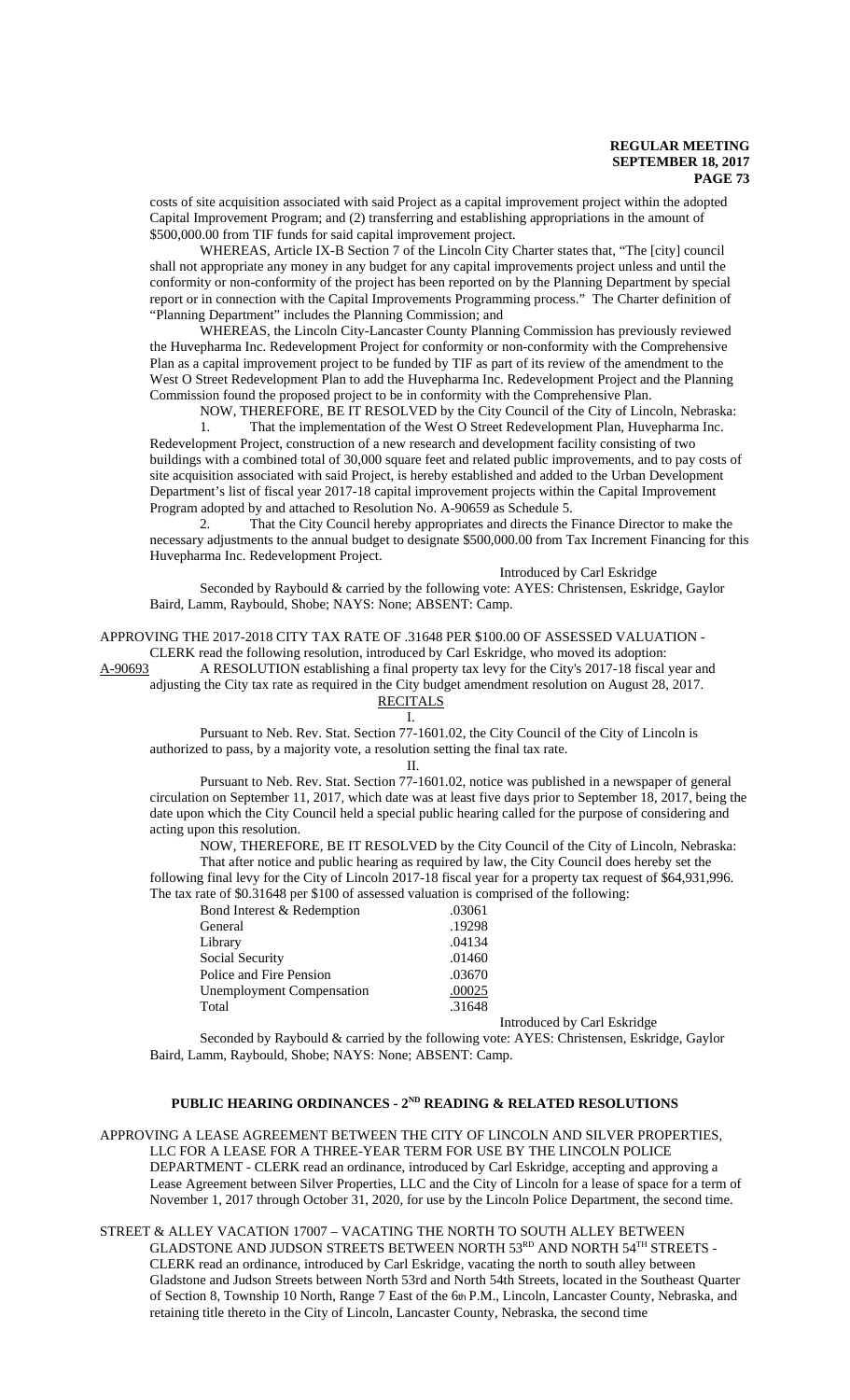- COMP. PLAN CONFORMANCE 17015 DECLARING APPROXIMATELY 13,400 SQUARE FEET OF PROPERTY GENERALLY LOCATED ADJACENT TO LEIGHTON AVENUE BETWEEN  $43^{\mathtt{RD}}$  AND 45TH STREETS AS SURPLUS PROPERTY - CLERK read an ordinance, introduced by Carl Eskridge, declaring approximately 13,400 square feet of City owned property generally located adjacent to Leighton Avenue between 43rd and 45th Streets as surplus, the second time.
- CHANGE OF ZONE 16036A APPLICATION OF WILDERNESS HILL, LLC TO AMEND THE WILDERNESS HILLS COMMERCIAL PLANNED UNIT DEVELOPMENT TO ADD MOTORIZED VEHICLE SALES AND REPAIR/SERVICE, EARLY CHILDHOOD CARE FACILITIES, ACADEMIES, AND PRIVATE SCHOOLS AS ALLOWED USES, WITH A WAIVER TO SIDE YARD SETBACKS, ON PROPERTY GENERALLY LOCATED AT THE SOUTHEAST CORNER OF SOUTH  $27^{\rm TH}$  STREET AND YANKEE HILL ROAD - CLERK read an ordinance, introduced by Carl Eskridge, amending the Development Plan for Wilderness Hills Commercial Planned Unit Development to include property generally located at the southeast corner of  $27<sup>th</sup>$  Street and Yankee Hill Road, the second time.
- TEXT AMENDMENT 17012 AMENDING CHAPTER 27.72 OF THE LINCOLN MUNICIPAL CODE RELATING TO THE ZONING ORDINANCE HEIGHT AND LOT REGULATIONS BY AMENDING SECTION 27.72.120 TO PROVIDE THAT AN ACCESSORY BUILDING ATTACHED TO THE MAIN BUILDING BY AN UNENCLOSED DECK OR WALKWAY SHALL NOT BE CONSIDERED PART OF THE MAIN BUILDING AND SUBJECT TO THE HEIGHT AND YARD REQUIREMENT OF THE MAIN BUILDING; AND REPEALING SECTION 27.72.120 OF THE LINCOLN MUNICIPAL CODE AS HITHERTO EXISTING - CLERK read an ordinance, introduced by Carl Eskridge, amending Chapter 27.72 of the Lincoln Municipal Code relating to the zoning ordinance height and lot regulations by amending Section 27.72.120 to provide that an accessory building attached to the main building by an unenclosed deck or walkway shall not be considered part of the main building and subject to the height and yard requirements of the main building; and repealing Section 27.72.120 of the Lincoln Municipal Code as hitherto existing, the second time.
- CHANGE OF ZONE 17020 APPLICATION OF LANCASTER COUNTY BOARD OF COMMISSIONERS TO DESIGNATE TRABERT HALL AS A LANDMARK, CHANGING THE ZONING DISTRICT FROM P PUBLIC DISTRICT TO R-4 RESIDENTIAL DISTRICT WITH LANDMARK OVERLAY, ON PROPERTY GENERALLY LOCATED AT 2202 SOUTH 11<sup>TH</sup> STREET - CLERK read an ordinance, introduced by Carl Eskridge, amending the City of Lincoln Zoning District Map attached to and made a part of Title 27 of the Lincoln Municipal Code by designating certain property as a Landmark, the second time.
- APPROVING A REAL ESTATE SALES AGREEMENT BETWEEN THE CITY OF LINCOLN AND ANDERSON HOMES, INC. FOR THE SALE OF CITY OWNED PROPERTY GENERALLY LOCATED NEAR THE INTERSECTION OF WEST REDBERRY AND WEST THATCHER LANES - CLERK read an ordinance, introduced by Carl Eskridge, approving a Real Estate Sales Agreement between the City of Lincoln and Anderson Homes, Inc. authorizing the sale of City owned property generally located near the intersection of West Redberry and West Thatcher Lanes, Lincoln, Nebraska, the second time.
- APPROVING A LEASE PURCHASE AGREEMENT BETWEEN THE CITY OF LINCOLN AND STRYKER SALES CORPORATION FOR THE PURPOSE OF PURCHASING LIFEPAK MONITOR/DEFIBRILLATORS AND A VIDEO LARYNGOSCOPE - CLERK read an ordinance, introduced by Carl Eskridge, accepting and approving a Lease Purchase Agreement between the City of Lincoln and Stryker Sales Corporation for the purpose of purchasing LifePak monitor/defibrillators and a video laryngoscope, the second time.
- APPROVING AMENDMENT NO. 1 TO THE ANNEXATION AGREEMENT BETWEEN THE CITY OF LINCOLN AND THE ROKEBY ROAD COALITION PROPERTY OWNERS TO APPROVE AN ALTERNATE ROAD DESIGN FOR THE PAVING OF ROKEBY ROAD FROM SOUTH  $70^{\mathrm{TH}}$  STREET TO SOUTH 84<sup>TH</sup> STREET AND TO PROVIDE FUNDING FOR THE CONSTRUCTION OF ROKEBY ROAD FROM SOUTH 70TH STREET TO CARPATHIAN WAY AS THE INITIAL PHASE OF CONSTRUCTION AND TO PROVIDE FUNDING FOR THE LES ROKEBY ROAD INTERSECTION IMPROVEMENTS AND TO APPROVE TWO REGIONAL DETENTION CELLS TO MEET THE STORMWATER DETENTION NEEDS OF THE COALITION WATERSHED PROPERTY - CLERK read an ordinance, introduced by Carl Eskridge, that Amendment No. 1 to the Annexation Agreement for Rokeby Road Coalition which is attached hereto, marked as Attachment "A" and made a part hereof by reference, between the City of Lincoln, Nebraska and the Rokeby Road Coalition Property Owners to approve an alternate road design for the paving of Rokeby Road from South 70th Street to South 84<sup>th</sup> Street, to provide funding for the construction of Rokeby Road from South 70th Street to Carpathian Way as the initial phase of construction, to provide funding for the LES Rokeby Road Intersection Improvements, and to approve two Regional Detention Cells to meet the stormwater detention needs of all of the Coalition Watershed Property, is hereby approved and 9 the Mayor is authorized to execute the Amendment No. 1 on behalf of the City, the second time.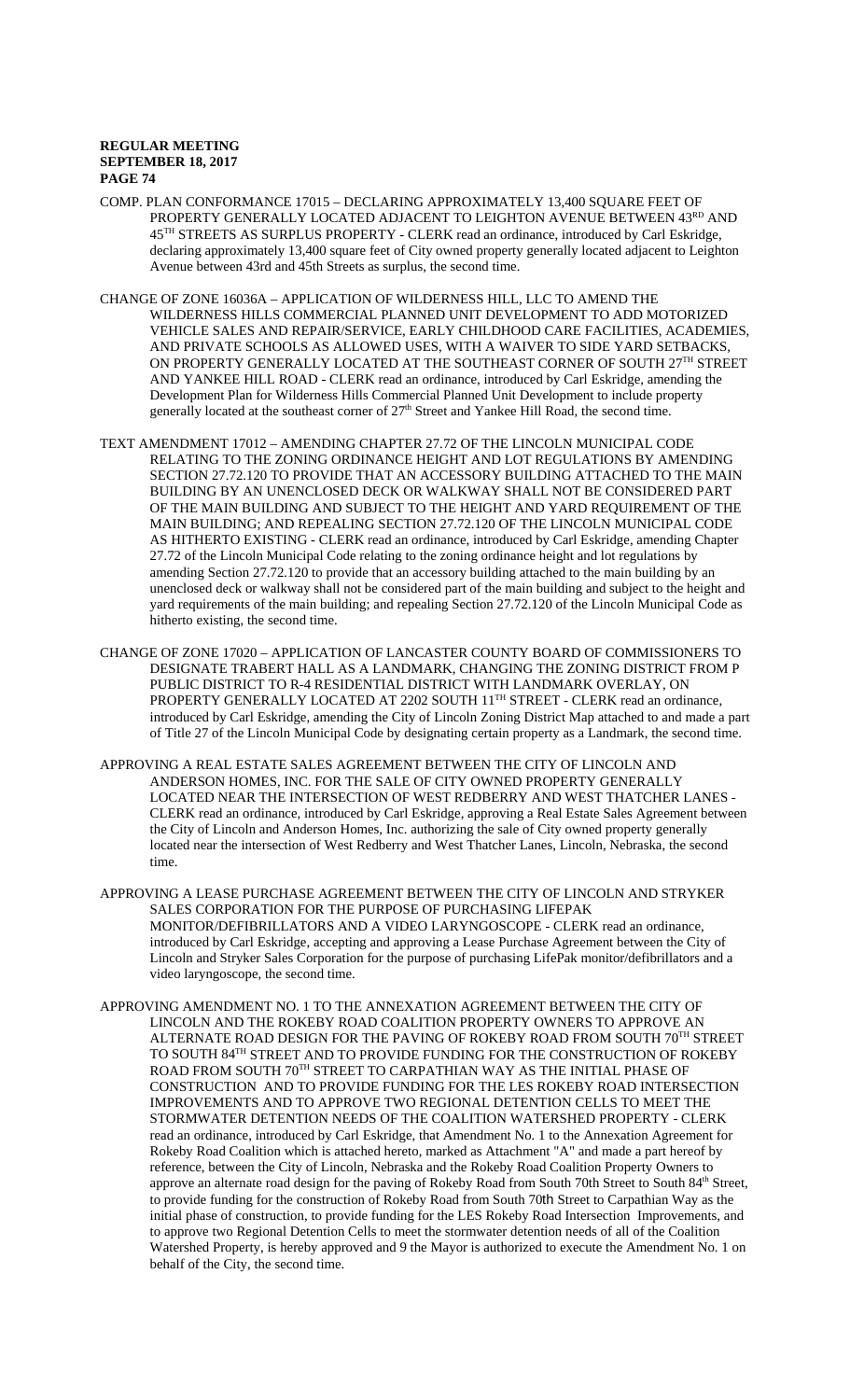- COMP. PLAN CONFORMANCE 17010 DECLARING APPROXIMATELY 34.50 ACRES OF PROPERTY GENERALLY LOCATED AT SOUTH 84TH STREET AND YANKEE HILL ROAD AS SURPLUS PROPERTY. (RELATED ITEMS: 17-128, 17R-232, 17-133) - CLERK read an ordinance, introduced by Carl Eskridge, declaring approximately 34.50 acres of City owned property generally located at South 84th Street and Yankee Hill Road as surplus, the second time.
- COMPREHENSIVE PLAN AMENDMENT 17003 AMENDING THE 2040 LINCOLN-LANCASTER COUNTY COMPREHENSIVE PLAN BY RE-DESIGNATING FUTURE LAND USES IN THE AREA OF JENSEN PARK FROM URBAN DENSITY RESIDENTIAL AND INDUSTRIAL TO GREEN SPACE, AND FROM OPEN SPACE TO URBAN DENSITY RESIDENTIAL AND COMMERCIAL, ON PROPERTY GENERALLY LOCATED AT SOUTH 84TH STREET AND YANKEE HILL ROAD. (RELATED ITEMS: 17-128, 17R-232, 17-133) (ACTION DATE: 9/25/17)
- APPROVING A LAND EXCHANGE AGREEMENT AMONG THE CITY OF LINCOLN, MILTON TALCOTT, CAROL TALCOTT, AND R.C. KRUEGER DEVELOPMENT COMPANY TO RECONFIGURE JENSEN PARK BY EXCHANGING APPROXIMATELY 35 ACRES OF PARK PROPERTY ON THE SOUTH SIDE OF THE PARK FOR APPROXIMATELY 40 ACRES OF PRIVATE PROPERTY ON THE EAST SIDE OF THE PARK. (RELATED ITEMS: 17-128, 17R-232, 17-133) - CLERK read an ordinance, introduced by Carl Eskridge, approving a Land Exchange Agreement to reconfigure Jensen Park by exchanging approximately 35 acres of park property on the south side of the park for approximately 40 acres of private property on the east side of the park, the second time.

# **PUBLIC HEARING - ORDINANCES - 3RD READING**

- CHANGE OF ZONE 17011 APPLICATION OF ROGER H. SCHWISOW REVOCABLE TRUST FOR A CHANGE OF ZONE FROM AG AGRICULTURAL DISTRICT TO R-3 RESIDENTIAL DISTRICT ON PROPERTY GENERALLY LOCATED AT NORTH 49TH STREET AND ALVO ROAD - PRIOR to reading:
- ESKRIDGE Moved to delay Action with Public Hearing on Bill No. 17-92 4 weeks to 10/16/17. Seconded by Raybould & carried by the following vote: AYES: Christensen, Eskridge, Gaylor Baird, Lamm, Raybould, Shobe; NAYS: None; ABSENT: Camp.
- CLERK Read an ordinance, introduced by Jane Raybould, amending the Lincoln Zoning District Maps adopted by reference and made a part of Title 27 of the Lincoln Municipal Code, pursuant to Section 27.05.020 of the Lincoln Municipal Code, by changing the boundaries of the districts established and shown thereon, the third time.

# **ORDINANCES - 3RD READING & RELATED RESOLUTIONS - NONE**

# **RESOLUTIONS - 1ST READING**

COMP. PLAN CONFORMANCE 17014 – APPROVING AN AMENDMENT TO THE 48<sup>TH</sup>  $\&$  O STREET REDEVELOPMENT PLAN TO ADD THE "SKATE ZONE REDEVELOPMENT PROJECT" FOR THE DEMOLITION OF EXISTING BUILDINGS AND CONSTRUCTION OF A 4-STORY HOTEL WITH APPROXIMATELY 84 GUEST ROOMS, A 5,600 SQUARE FOOT RETAIL BUILDING, SURFACE PARKING, AND ASSOCIATED INTERSECTION AND RIGHT-OF-WAY IMPROVEMENTS, ON PROPERTY GENERALLY BOUNDED BY R STREET ON THE NORTH, 48<sup>TH</sup> STREET ON THE WEST, 52<sup>ND</sup> STREET ON THE EAST, AND N STREET ON THE SOUTH.

A RESOLUTION TO THE CITY COUNCIL OF THE CITY OF LINCOLN IN SUPPORT OF A COMMUNITY VETERANS DAY PARADE IN ORDER TO HONOR LOCAL VETERANS AND PROMOTE COMMUNITY SPIRIT THROUGH AN ANNUAL COMMUNITY PARADE.

# **ORDINANCES - 1ST READING & RELATED RESOLUTIONS (AS REQUIRED)**

ORDINANCE APPROVING (1) AMENDMENT TO THE MASTER SITE LEASE FROM THE CITY AND THE COUNTY OF LANCASTER, NEBRASKA TO THE LINCOLN-LANCASTER COUNTY PUBLIC BUILDING COMMISSION, (2) AMENDMENT TO THE MASTER LEASE AGREEMENT FROM THE COMMISSION TO THE COUNTY AND THE CITY AND (3) THE ISSUANCE OF NOT TO EXCEED \$1,700,000 OF THE COMMISSION'S TAX SUPPORTED LEASE RENTAL REVENUE REFUNDING BONDS, SERIES 2017 - CLERK read an ordinance, introduced by Leirion Gaylor Baird, of the City of Lincoln, Nebraska (the "City") approving (A) an amendment to the Master Site Lease among the City and the County of Lancaster, Nebraska (the "County"), jointly, as Lessor and the Lincoln-Lancaster County Public Building Commission (the "Commission"), as Lessee, with respect to the various facilities operated by the Commission (the "Premises"), (B) and amendment to the Master Lease Agreement among the Commission, as Lessor, to the Premises, and (C) the issuance of not to exceed \$1,700,000 in aggregate stated principal amount of the Commission's tax supported Lease Rental Revenue Bonds, series 2017; and related matters, the first time.